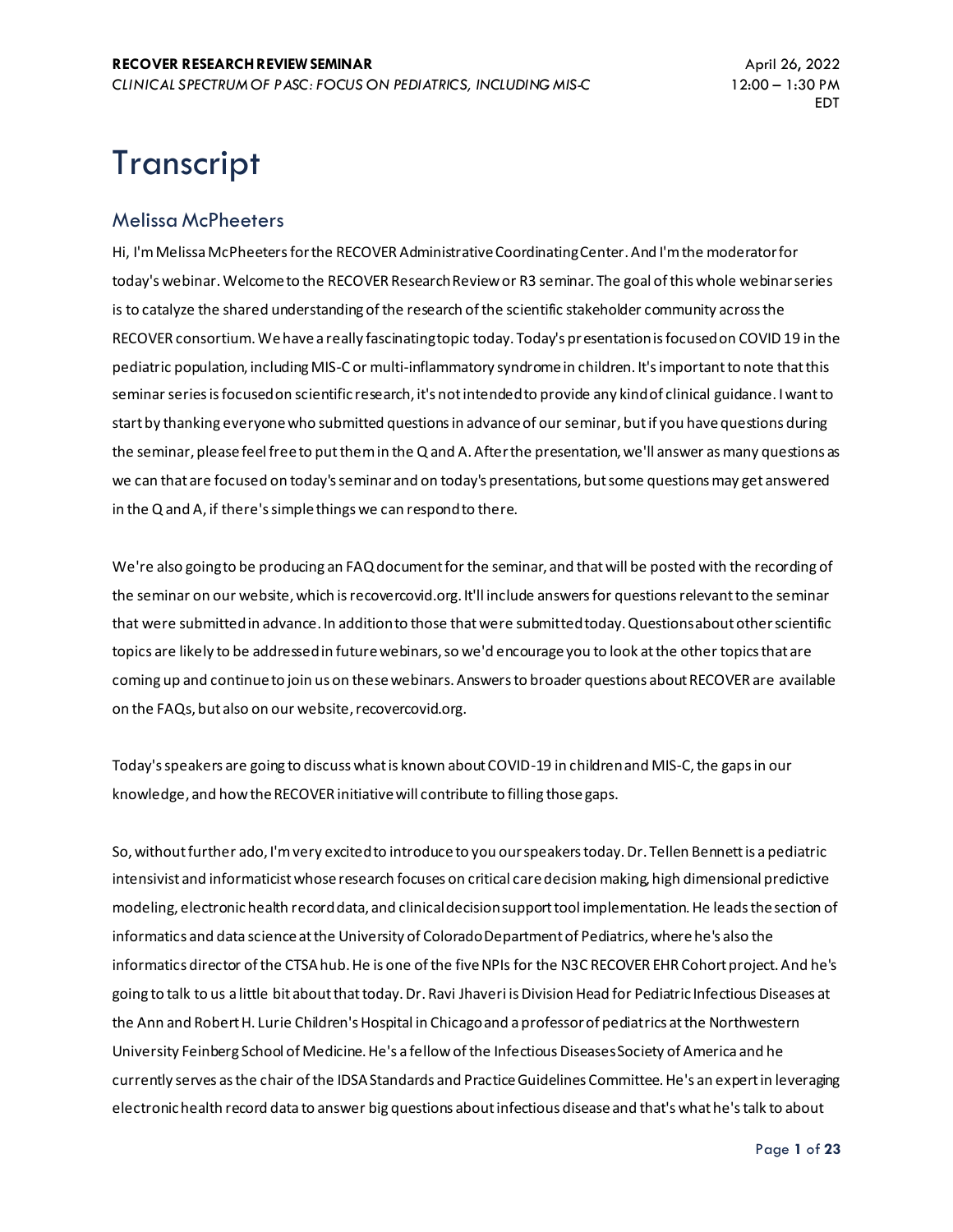today.

Dr Ericka Fink is an associate professor of critical care medicine and pediatrics at the University of Pittsburgh school of medicine. She's an attending physician in the pediatric intensive care unit at the UPMC Children's Hospital of Pittsburgh. She's the principal investigator of the NIH funded multicenter personalizing outcomes after pediatric cardiac arrest study and co-PI of the multinational GCs Neuro COVID Consortium. And she'll be sharing information about that study with us today. We also have two discussants with us today, and we're very excited to introduce them as well. Dr. Josh Fessel is the senior clinical advisor in NCATs division of clinical innovation. Before joining NCATs in December 2021, he was a medical officer at the NHLBI Institute, where he oversaw a large portfolio of projects in pulmonary vascular disease.

Luckily for us, he took on additional roles in response to the COVID 19 pandemic, including participating in the active public private partnership and helping lead several efforts all across NIH to address post COVID 19 conditions. He's board certified as a pulmonologist and intensivist. Dr. Gail Pearson is a pediatric cardiologist who serves as the associate director of the Division of Cardiovascular Sciences at the NHLBI. And she's the director of NHLBI's Office of Clinical Research. As the multisystem inflammatory syndrome in children emerged in this current pandemic, she really stepped up and took a strong leadership role across the Institute, pushing forward the science in this area. So we're very fortunate to have both her and Dr. Fessel with us today. So without further ado, let's turn it over to our first speaker, Shane.

#### Tellen D. Bennett

All right. Well, my name is Tellen Bennett, thank you so much for that kind introduction. It's really a pleasure to speak with you today, I really appreciate the opportunity. I'm going to talk about pediatric COVID 19 and MIS-C in the National COVID Cohort Collaborative or N3C. Next slide please. As mentioned, there are five principal investigators of the N3C EHR project that is part of the RECOVER initiative. Melissa Haendel is the contact PI here at the University of Colorado. Emily Pfaff at the University of North Carolina Chapel Hill. Chris Chute at Johns Hopkins and Richard Moffitt at Stony Brook University, as well as about 15 additional sites. And we work closely with the other EHR cohorts, as well as the Clinical Science Center to work to achieve the RECOVER objectives. Next slide please.

So, the N3C enclave is the largest public HIPAA limited dataset in US history. And I'm showing data from the April 14th, 2022 data release. Data releases are about weekly, and it includes information from 72 sites, not quite five million COVID positive cases, as well as nearly 13 million individuals in the US. So nearly 15 billion rows of data, and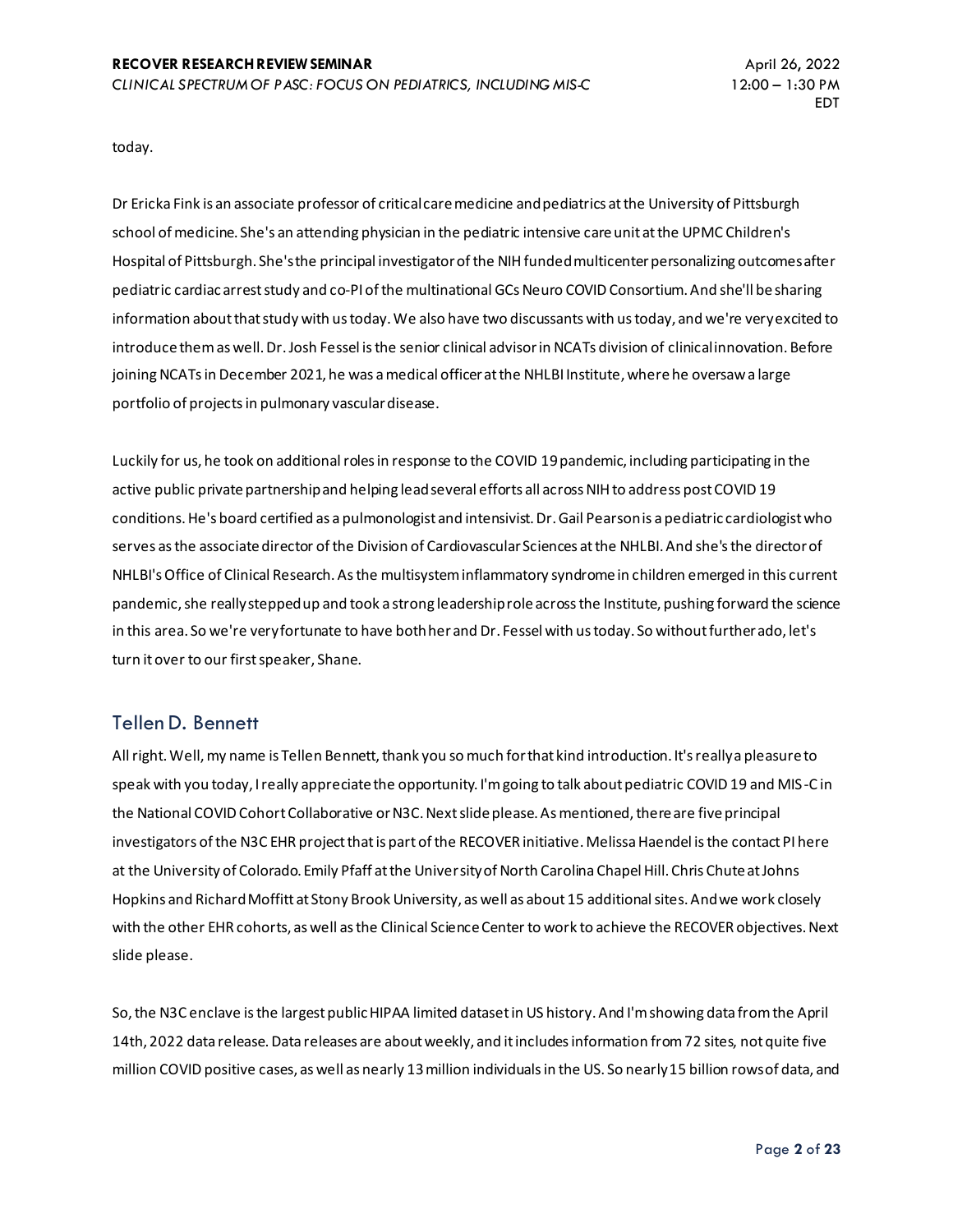these are EHR data. So these are typical laboratory results, medication records, vital signs, procedures, encounters, things like that.

And the link at the bottom shows the dashboard where this information is readily available and dynamically updated. Next slide please. So in a nutshell, data comes into N3C from those 72 sites. In one of the four most commonly used data models from the sites themselves. We harmonize it. We generate a lot of mappings to increase value in the information, and then we release the data for use to investigators. You can see the types of real level data available there on the slide. We have information about all types of encounters, inpatient, emergency department, outpatient, and we have information for patients in N3C back to January 1st, 2018. Next slide please.

So the first point that I wanted y'all to take home is that contrary to early reports, children in fact have been heavily impacted by COVID. In addition to the social emotional impacts, which I won't talk about today, but the medical impacts. Next slide please. So this is from a manuscript that we published in JAMA Network Open a few months ago. These are data that were through late September of 2021. And at that time more than a quarter million children had positive tests in N3C from 58 sites. We had data about nearly 230 deaths, as well as nearly 16,000 hospitalizations. And you can see the geographic distribution in the top right corner of the slide of pediatric COVID 19 and MIS-C patients within the enclave, more or less representing the population centers in the US. Next slide please.

Okay. In this cohort, the demographics were representative of the United States. The mean age in this case was 10 and a half years, 49 and a half percent female. Importantly, 20.6% Hispanic and 16,5% black or African American as these communities were heavily impacted by the pandemic. And this information was representative. Next slide please. So I will just share the URL with you of a pediatrics dashboard that our team built in response to the pandemic and this dashboard shows information about severity distributions for children, and as well as some comparison adult severity information, age distributions over time, information about viral coinfection, and geographic distributions. And you can see I've pointed out, with the red arrows, some links to the tabs that you need to use to navigate the dashboard. We've had to move platforms in the last couple of months. So the information available there today is from February if you go check it out, but we'll have it updated by next week. Next slide please. So the next point that I wanted you to take home today was that Omicron, in particular, severely affected children. Next slide please.

So I have a few slides with this construction, and so I'll take a minute just to orient you. The X axis here is time and each vertical bar is a month. On the left side, March 2020. On the right side, all the way to March 2022, the left Y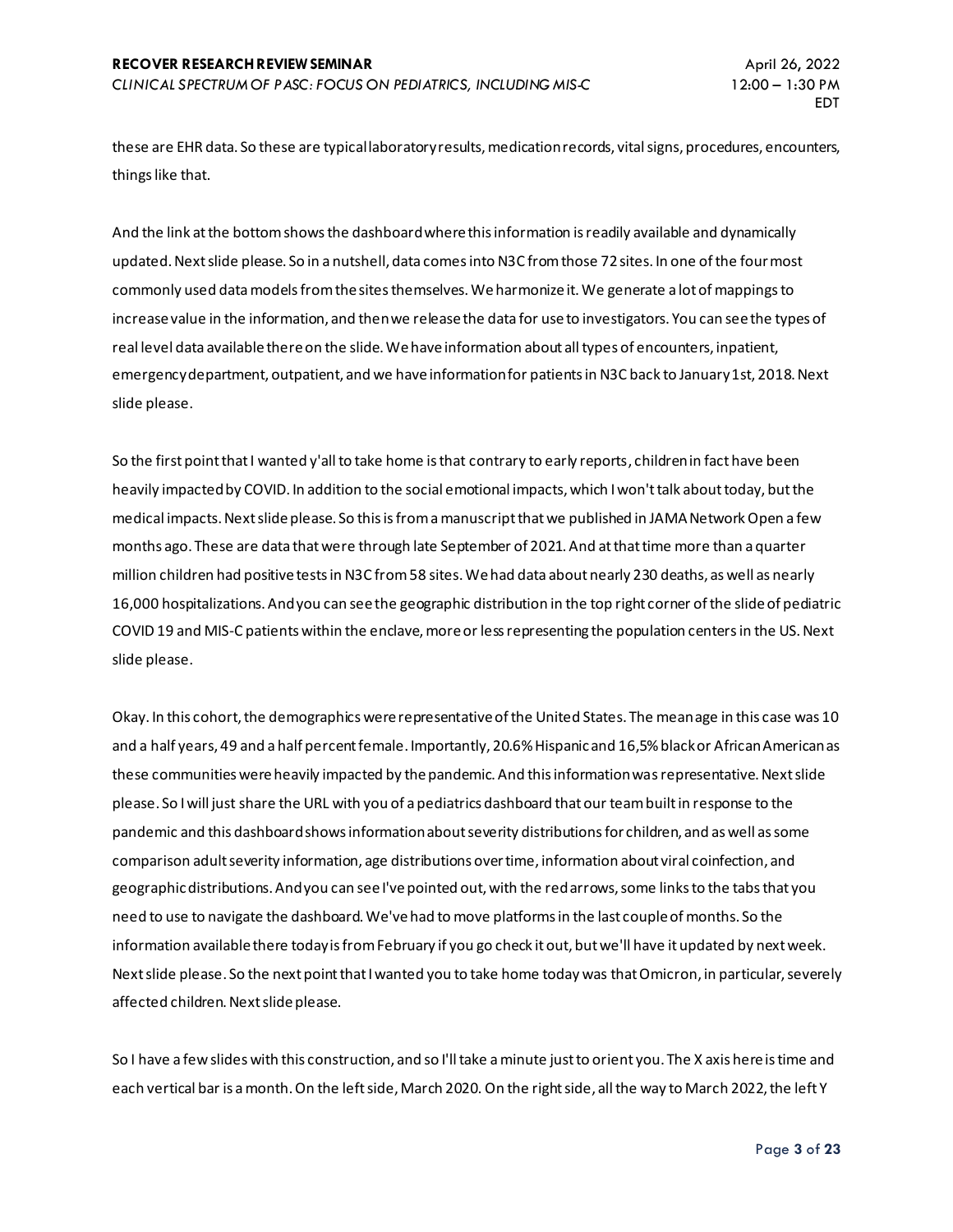axis is the percent of each vertical bar and the right Y axis is the number of patients. And so the line kind of tracking from left to right is that number of patients that's the count in each month. And then the bars are broken down by age groups, where the darkest ages at the bottom are kids under a year of age. Next one up, one to five. Next one up, five to 12, 12 to 19, and then 19 to 25. So a couple of take home points from this slide.

First of all, if you just look at the line tracking from left to right, you can see the alpha and other early variant coverage of that first winter, but 2020 to 2021, you can see another little bump during Delta and then a huge spike during Omicron. So first take home point, Omicron really affected kids substantially. And then next slide, please. You can also see that the age distribution got younger as the pandemic progressed, and especially with the Omicron wave. There're probably a couple of things going on here. Older kids potentially had been vaccinated, but there also were some sensitivities of younger kids, particularly to the Omicron variant. Next slide please.

And so we published this paper just over a week ago about the phenomenon of so-called Omicron croup. And it turned out the Omicron variant actually reproduced, the virus itself reproduced a little bit better in upper airways than in lower airways, as in earlier variants of SARS-CoV-2. And it is young kids who are more vulnerable, because their airways are small, to infections in the upper airway. And so we showed that there was a really demonstrable increase in croup and tracheitis and other upper airway infections as the Omicron variant became the dominant one here in the US. Next slide please.

So next take home point is that MIS-C is a uniquely pediatric form of PASC or postacute sequelae of COVID. PASC is really what RECOVER is all about. IMISA or in adults does exist, but it's rare. And it makes up a much smaller proportion of the impact of SARS-CoV-2 on adults than MIS-C does on kids. Next slide please. So the CDC case definition of MIS-C includes a few things that I'll specify in a second. But in a nutshell, MIS-C is a post-infectious complication of SARS-CoV-2, a form of PASC. It's a hyperinflamatory disorder. It can have involvement over a number of different body systems, including the cardiovascular, respiratory, neurologic, gastrointestinal, and mucocutaneous systems. As of a few days ago, nearly 8,000 cases had been reported to the CDC and something like a half of those require ICU care and something like a third of those, at least early on, required treatment for shock. Advance, please.

Next slide. Thanks. And so the CDC case definition includes that they are children less than 21, that they have a presentation consistent with MIS-C including fever, laboratory evidence of inflammation, at least two organ systems involved, and then a severe illness requiring hospitalization. Also, no alternative plausible diagnoses with the exception of something else called Kawasaki disease, and then recent recurrence SARS-CoV-2 infection or exposure. Now, that's a lot of information. I will say that it's the cardiovascular impacts that people are most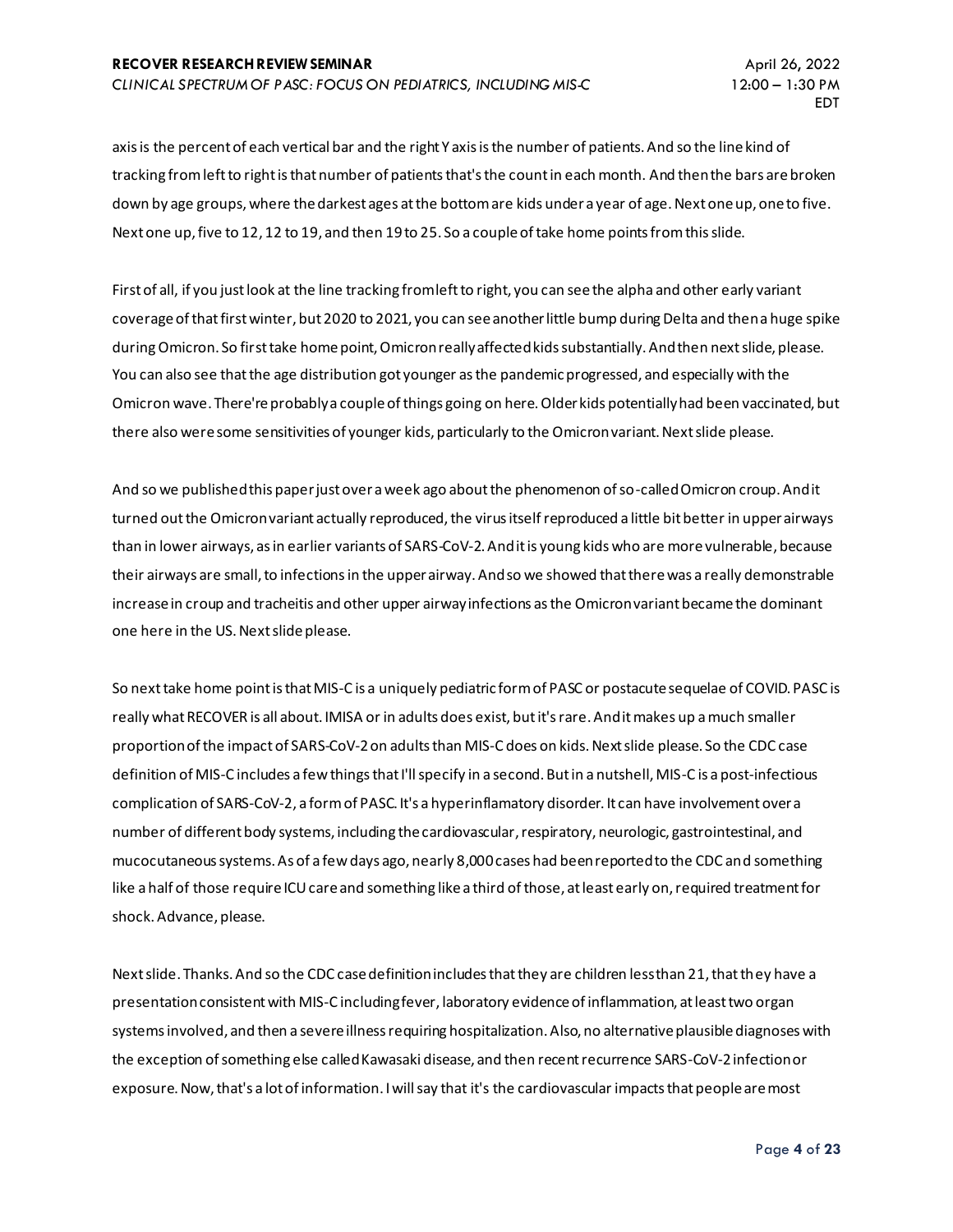worried about because of the risk for coronary artery inflammation of the walls that can lead to dilation and then risk of clots in those and heart attacks either acutely or later in life. Next slide, please. And then there are a couple pictures here of the potential for changes in the tongue and lips, as well as rashes on the skin that can go along with this condition.

Next slide please. So that's in contrast, the other major form of SARS-CoV-2 impact on kids is acute COVID 19, and this looks much more like it's adult counterpart. So-called acute COVID, it can cause pneumonia, often bilateral. It can cause hypoxemic respiratory failure, which we take care of here in the ICU all the time. It can cause clots. It can cause heart and kidney dysfunction, and it can also have hyper inflammation going along with it. Nex t slide please. And so here are just a couple of chest x-rays that were published from an early report of acute pediatric COVID 19. Next slide please. So there are a couple of really landmark MIS-C studies that are still ongoing. First on the left side, the overcoming COVID 19 group led by Adrian Randolph as a number of really high impact publications.

This was one of the first ones, the first kind of comprehensives report of MIS-C in the US. And I'd encourage you to check out their other papers. As well as the study mentioned on the right, the COVID music study led by Jane Newberger and Ann Troung, and the URL there is available for you if you want to check it out. This is a prospective more long-term outcome study that is part of the RECOVER consortium. Next slide please. So we've been able to develop a computable phenotype for MIS-C in the N3C enclave. And here I'm going to show you some information of data that we have analyzed using that computable phenotype. And so this image is just like the earlier figure that I showed you, but it's just the kids with MIS-C, the earlier one was both acute COVID and MIS-C.

And so we have more than 3,700 patients with MIS-C in the N3C enclave as of the April 14th data release. And this is in contrast to nearly 400,000 SARS-CoV-2 positive kids who don't have MIS-C. Now, importantly, N3C is not a population sample, so that 1% or so is not indicative of the sort of population risk of MIS-C. In reports from Denmark, where they do have a population sample it's on the order of one in 2000 or 0.05%. Another take home point from this slide is that that school age band, the five to twelves is the largest age group for MIS-C. Next slide, please.

So these figures have the same construction. Time is on the X axis. Percent on the left Y axis. Number of patients on the right Y axis, but the bars are divided instead of by age, they're divided by peak severity, sort of how severe was the most severe encounter that that child had for MIS-C. And so I'll show you just a couple of features of this figure. The red at the bottom, those are encounters where the most severe encounter involved things like invasive ventilation or ECMO, or unfortunately the child died or was discharged to hospice. The yellow ones are inpatient hospitalizations without the severe features. The dark green are emergency department visits, and the light green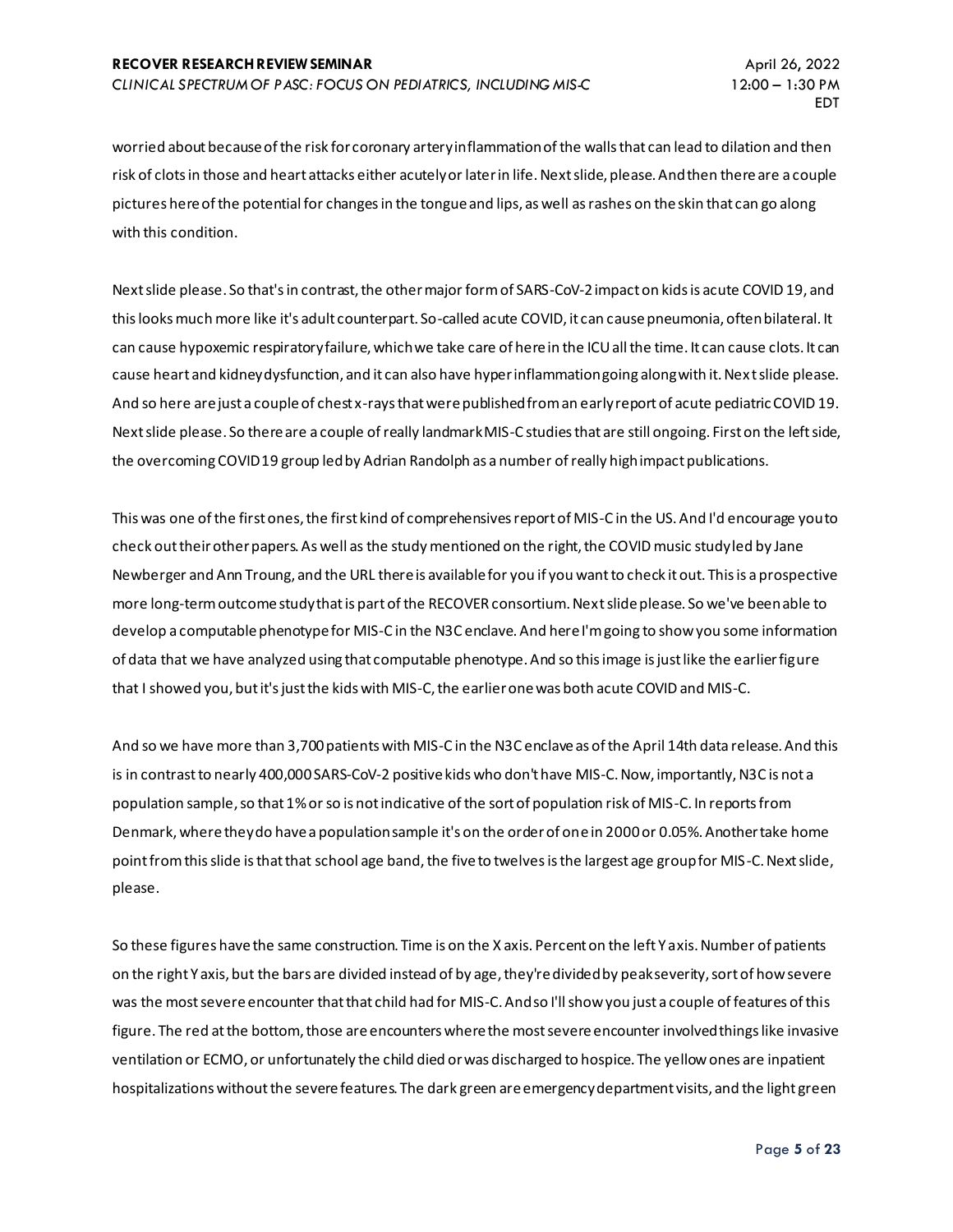are outpatient visits or clinic visits. And so you can see a couple of things. First, you can see that there was an MIS-C spike after the first COVID wave in the US.

So that was around may of 2020. Next slide, please. You can see that the MIS-C case count and severity both were highest during that first winter 2020 to 2021. Next slide, please. And then there was a sustained MIS-C wave during Delta and kind of early Omicronthat also had pretty substantial severity. Next slide, please. So this figure shows the time from COVID positive event to MIS-C for those kids where we have both events in N3C. And you can see a couple of things. First, the overall median, where the length of time or the length of all those individual bars. The overall median is about 21 days, so three weeks. And we usually think about that clinically kind of two to six weeks is the timeframe when if a kid comes in, that's where we think of MIS-C if they have a presentation that's consistent. And then you can also see that there's that steep drop off where the largest number of MIS-C cases occurred during winter 2020 to 2021. Next slide, please.

Now, we also have been able to determine several MIS-C severityphenotypes. And so the most common severe phenotype is that children who receive or require an inotrope, or vasopressor, a medication often for heart function or blood pressure. But did not in fact need support for ventilation. And then the curves down at the lower end of the figure are those kids who also need ventilation or needed ventilation, but not blood pressure support or who happened to be on ECMO. Next slide, please. Now, importantly, there are differences in biomarkers and in physiology for kids who have MIS-C versus those who have acute COVID 19. And this is from a paper that we published a couple of months ago. Basically you can see that the teal bars tend to be substantially wider than the purple bars. And so all of these inflammatory markers and indicators of systemic inflammatory response are more substantial in MIS-C. Next slide. And keep going. Now, and this is also corresponds to a higher increase severity with MIS-C then with acute COVID. Next slide.

Now, there are a couple of demographic risk factors for MIS-C versus acute COVID. I mentioned that five to 12 age group already, boys are a little bit higher risk of MIS-C versus acute COVID. And in that sample from September, through September of 2021, children who were black or African American had higher risk as well. Next slide, please.

Now, interestingly, kids who have other comorbidities were a little higher risk of having acute COVID 19, but obesity was the only comorbidity that appeared to be associated with MIS-C in our sample. Next slide please. And one more. So overall they have fewer comorbidities. Next slide, please. Now, I just want to mention that N3C pediatric data have also been used to support a pediatric challenge. So a computational challenge or sort of hackathon that was run by BARDA, the Biomedical Advanced Research and Development Authority. You can see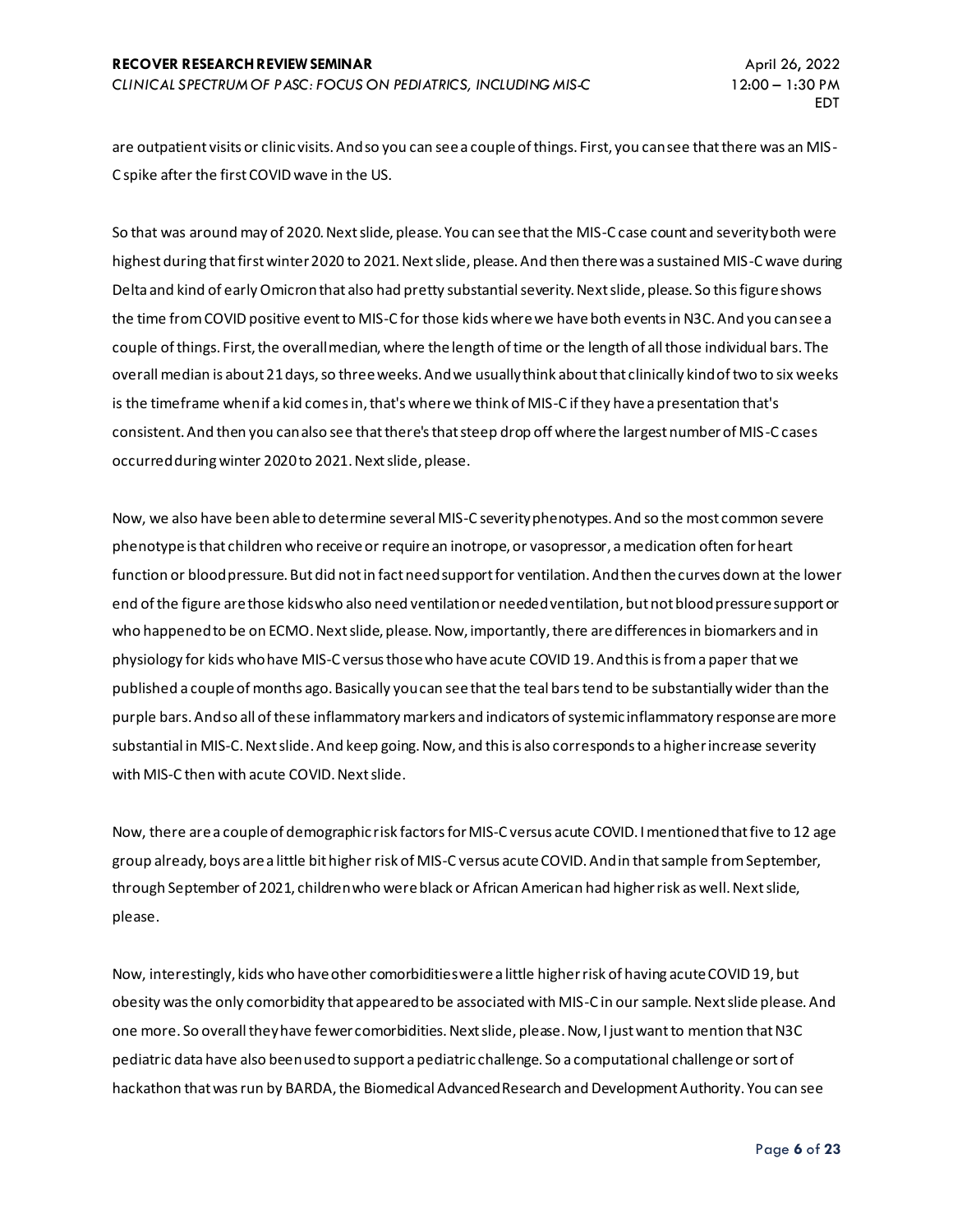the link there. The winners were announced just a few weeks ago, and the two challenges were intended to produce deployable models that could be used to predict hospitalization among those who tested positive as outpatients. And then a second model intended to predict severity, including things like cardiovascular support among those who were hospitalized. Next slide, please.

So I'll just mention very briefly that there are other N3C RECOVER products that will be extended to children in the future. Next slide, please. Including a project led by Emily Pfaff, a machine learning based long COVID predictor that we are now applying to the entire N3C on cliff. That manuscript is in press at Lancet Digital Health. Next slide, please. Now, it works quite well in discriminating those who will and will not ultimately develop long COVID. Next slide, please. And the features in the machine learning model make clinical sense. And so difficulty breathing is associated with higher risk of PASC. And there's been a lot of speculations on vaccination being associated with lower risk of PASC. And we found that as well. Next slide please.

So I really want to recognize, and thank the team that worked hard on these pediatric analyses. Peter DeWitt and Seth Russell are data scientists here at the University of Colorado. Blake Martin is one of my pediatric ICU colleagues, a junior faculty member here. Richard Moffitt at Stony Brook. As well as the N3C leads, Melissa, Chris and Ken Gersing at NCATs. Next slide. Also want to thank our funders for all of their support. NICHD for support for the dashboard. NCATs for their support for N3C and NHLBI for their support for RECOVER. Thank you very much. And I'll be happy to take any questions when we get to that phase of the meeting.

#### Ravi Jhaveri

Hello everybody. So my name is Ravi Jhaveri. I am at, as mentioned, at the Ann and Robert H. Lurie Children's Hospital in Chicago. And I'm speaking today on behalf of the whole PEDSnet EHR cohort team. And we're going to talk a little bit about the PEDSnet system, and then leveraging that infrastructure to inform our understanding of PASC and MIS-C. Have some disclosures as well. Nothing that really impacts the content of this talk. So we're going to briefly review our PEDSnet structure and the goals of PEDSnet. Highlight some of our prior COVID 19 studies in children. Discuss some of the plans for ongoing MIS-C analysis and answer your questions. And I do apologize for needing to leave before the end of the discussion. So that's not intentional, just unfortunate. And I think I would start by saying, I think many of the observations that I'm going to share are very much in line and consistent with what you've already heard from Dr. Bennett.

So first, just a little bit about what is PEDSnet. So really PEDSnet is designed to leverage the HR network from many of the largest children's hospitals across the country. The idea is that these institutions have what's called a common data model, so the data all looks the same, that's essentially in the same language. And so it allows the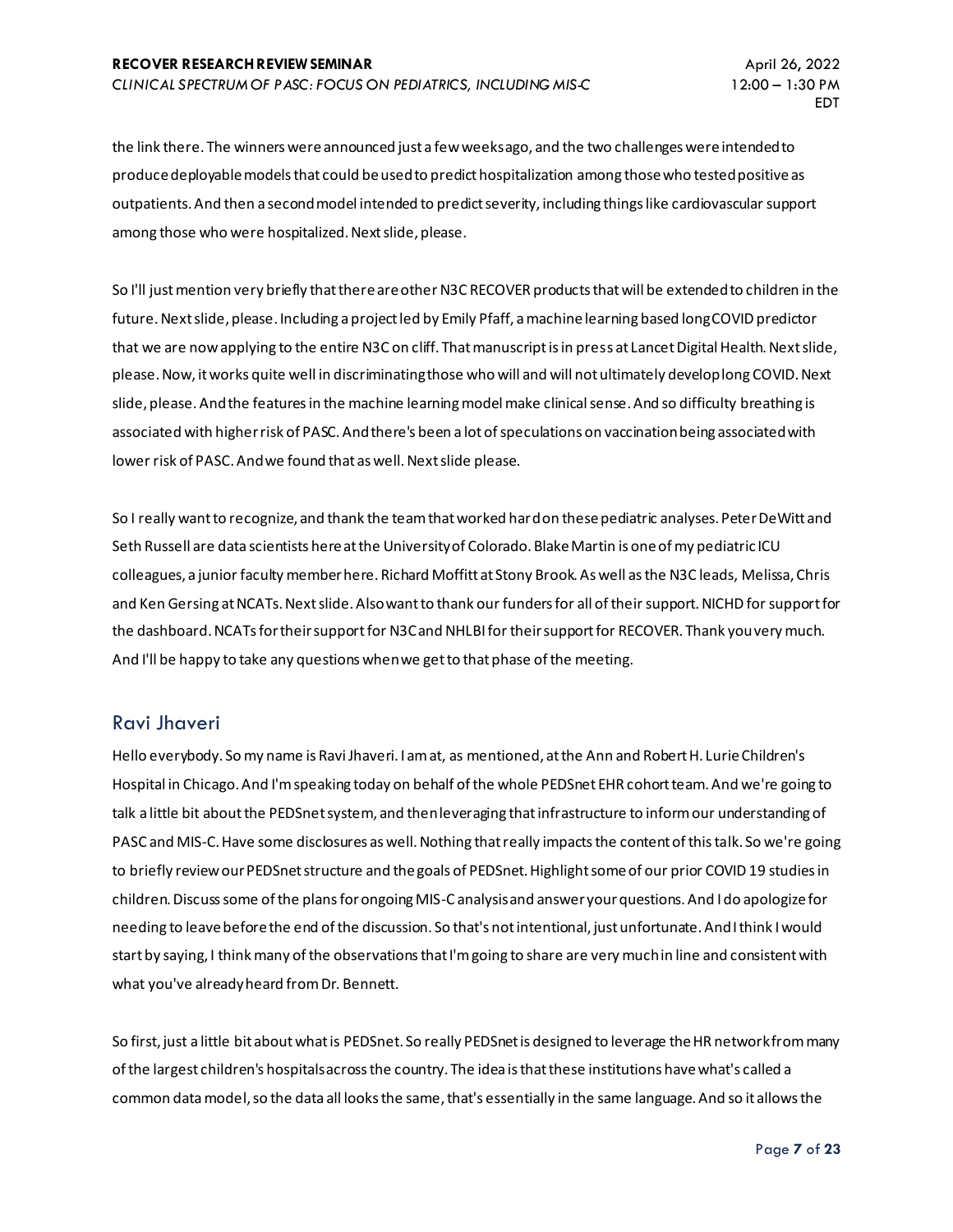data to be combined very easily into these larger cohorts. And so just for some broader context, one of the biggest challenges with pediatric research and healthcare in general is that because of the smaller numbers of patients, in general, with conditions, pediatric studies often take longer to do, or are much more difficult to really come to front conclusions about. And so studies need to be much larger and include many other sites, which makes it quite expensive and logistically difficult to do these kinds of studies. And so that's part of the design of PEDSnet is to overcome many of those challenges.

This is an overview of the PEDSnet institutions. And I appreciate Chris Forrest, our PI for PEDSnet sharing some of these slides. This is a little bit about the geographic distribution of PEDSnet centers, and it's sort of coupled or overlaid on a geographic density map. Just to give you a sense of the scope collectively each year, these institutions care for almost two and a half million of the nation's children. And so we also have the ability to connect with sites in the broader national PCORnet EHR network. And so the reach can go beyond just the children's hospitals within PEDSnet, and we are hoped to weave together larger cohorts that encompass even a broader population groups across the country.

All right, so what have we done as part of the RECOVER pediatric EHR network? So I want to discuss the first paper that we published as a group. This was a summary of the acute COVID 19 data, really from the start of the pandemic in March 2020 until December 2021, this summarized data for over 82,000 children within the PEDSnet data set who had positive testing for SARS-CoV-2. I think this mirrors what you've already seen, that when you look at all comers, less than 10% of kids with COVID 19 had moderate to severe symptoms based on those classifications that the CDC and others have put together for acute COVID 19. We did not see a notable difference in severity with Delta compared to earlier variants. There was sort of a summer spike or early summer spike with Alpha in May to July of 2021, but we didn't see the same thing quite with Delta.

We have a second paper that is describing the syndromic and systemic PASC manifestations in children. This is looking from March to 2020 to December 2021. This summarized data for almost 60,000 kids with positive SARS-CoV-2 testing. We included symptoms, conditions, and medications from days 28 to 179 after initial testing. And the scope of the search evaluated 669 potential task features. When you look at the overall rates of PASC and all comers, the rate was about 4%. And we recognize that this is a much lower estimate than many early reports. I think there's a couple of reasons for that. One, obviously we're using a pretty large geographic cohort with a very large denominator, and so our denominator was quite high. The other thing that I think was very interesting was there was a very high level of background complaints. So people who did not have a positive test still had a component of many symptoms.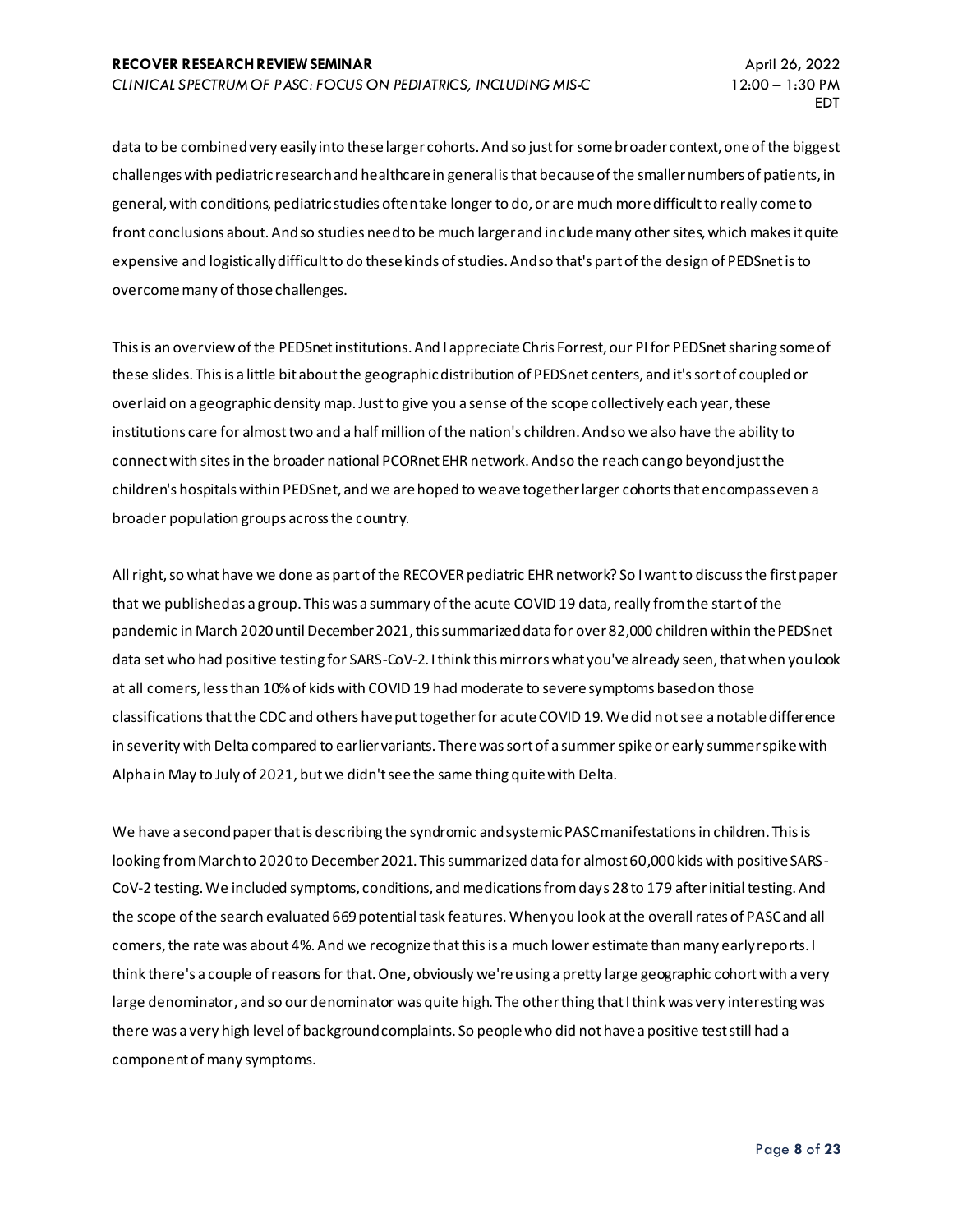Now, people could argue is that the background of living in a pandemic, whether you've been infected or not, and the stress and burdens of regular life? Is it just that our current life comes with a lot of maybe mental health and other complaints? It's hard to know, but the 4% is sort of a differential estimate that comes with trying to account for all of those things. When looking at the syndromic features of PASC, I think looking at the pediatric data, it's quite similar to what has been reported in adults with the loss of taste and smell being very prominent and then complaints of pain, whether it's chest pain or generalized pain, and then fatigue as part of that as well.

When we look at systemic highlights, so certainly affirming the idea that MIS-C was one of the most common systemic manifestations. Others that are expected, things like myocarditis, which is an intense inflammation of the heart, a variety of mental health issues and mental health treatment. Thrombo phlebitis and embolism or clotting. So we've known that COVID 19 infection has been associated with an increased risk of clotting disorders or severe manifestations of clots. And so, again, it's reassuring to us to know that we're able to pull the signal out from our patients. And then speaking to the impact on younger patients, especially the idea of bronchiolitis, as we looked at this bronchiolitis, we know is inflammation of the smaller and medium airways that we typically see in infants and toddlers with other respiratory viral infections. And so the idea that as we saw more and more younger kids being infected, particularly with Delta and Omicron, that we were seeing more and more cases of bronchiolitis.

So I want to highlight a little bit about our plans for digging into the MIS-C data. I'm referring to this a little bit as the deep dive, so our current work aims to design a computable phenotype for MIS-C. The idea that we... MIS-C right now is a diagnosis that is made with a collection of clinical criteria. And so it takes a lot of work to look at how patients, each individual patient compares to those clinical and lab criteria. And so that strict analysis is really hard to do over a broad number of patients. And so if you're able to come up with what we would call computable phenotype, a list of the key critical features that is highly associated with MIS-C, you're able to sort through large data sets and able to do that in an efficient way. And so it would allow for a rapid case identification and allow for us to expand into some of the other groups that I've already mentioned.

So, as we look at our search parameters, we'll start at the outset of pandemic and go through our most recent data set, which ends March 31st, 2022 for a total of 25 months. We'll look at the date of first evidence of MIS-C or other criteria supporting MIS-C or a possible case definition, plus some other criteria that is affirming for MIS-C. And we'll look to allow ourselves the possibility that a patient may have been tested in some way before they actually entered our cohort. We'll look from 42 days before to 42 days after, just to make sure that we don't miss any patients. The things that we're looking to try to do is to look for MIS-C diagnosis terms using any of the EHR sort of key search parameters that we'll use. Over the course of a hospitalization are two or more of the same terms in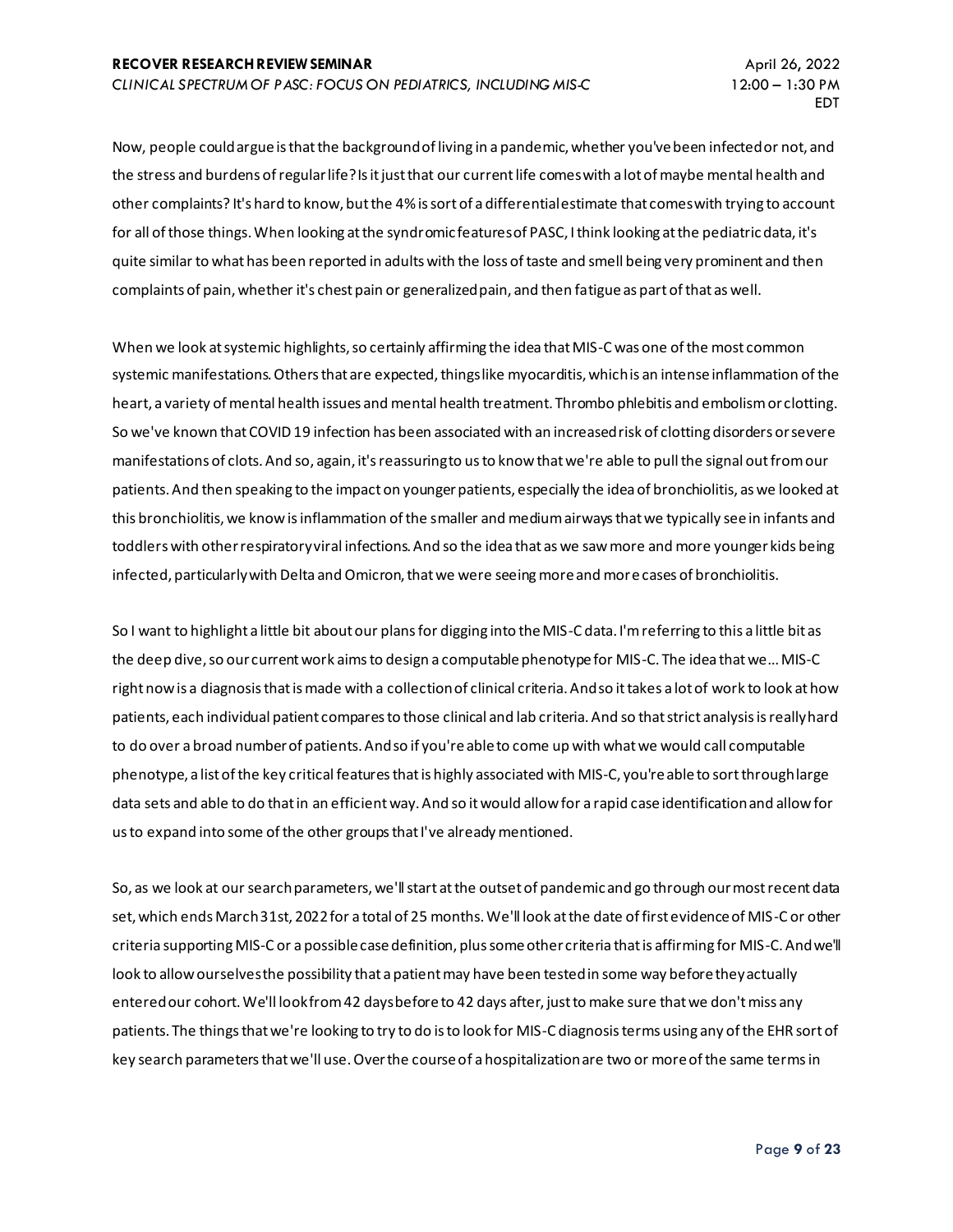the outpatient setting. We'll also look for people who match the first criteria, plus another positive COVID 19 test plus minus that 42 days.

And then we have a lab based criteria that I think, again, align well with what Dr. Bennett highlighted. The N3C group found. They're slightly different parameters, but many of the same lab tests that we've done. And then we wanted to refine it a little bit, looking at some of the other lab tests depending on which institutions use which test and what the threshold will be. We also wanted to look at a little bit about timing, explore the initial association or description of a Kawasaki like phenotype. Just to remind everyone Kawasaki disease is an inflammatory disorder that results, in severe cases, in dilation of the coronary arteries. When MIS-C was first reported, it was described as sort of Kawasaki like, and further investigation has showed that it's really a distinct entity from Kawasaki. And so we wanted to make sure we could sort of separate the two reliably in our data set. And then some of the other adjustments looking at serologic criteria, plus other lab abnormalities, again, to make sure that we've captured as many of the patients as we can from our data set.

So one of the challenges as I mentioned is because these diagnosis is used with clinical criteria, there's no, what we would call goal standard test for the diagnosis of MIS-C. No one can just send an MIS-C test and make the diagnosis. And so how will we evaluate our computable phenotype? And so what we're trying to do is we're going to leverage work that's already been done by each of our institutions. Individuals at each institution has already reviewed and reported cases to either the CDC or to state public health departments. And so we have the ability to obtain those lists and then anonymize them, remove the individual patient identifiers, and then take those that list and combine it across institutions. And now we've got a gold standard list that's been confirmed against CDC criteria, and we can look at how our algorithms perform against this gold standard list, so I think this is really important. This is key to the success of being able to generate this computable phenotype and knowing how well it works.

So I have a sneak peek with a couple of preliminary data from our MIS-C. I think, again, as you've heard already from Dr. Bennett, our initial results show that the MIS-C cases tend to skew younger than SARS-CoV-2 alone. There is a slight male predominance. We did not see the same racial ethnic skewing. That just may be a representation of our geographic distribution. What I think is very interesting is we have a cohort of MIS-C patients who were never admitted, and that's very different than what's described in other studies, which are obviously very focused on inpatient studies. So we think we have the ability to really perhaps broaden the definition of MIS-C. Again, we have to make sure that these patients do still meet criteria for MIS-C, and ifthey don't, what is sort of the copycat for MIS-C. And so we plan to study this in much more detail as we move forward.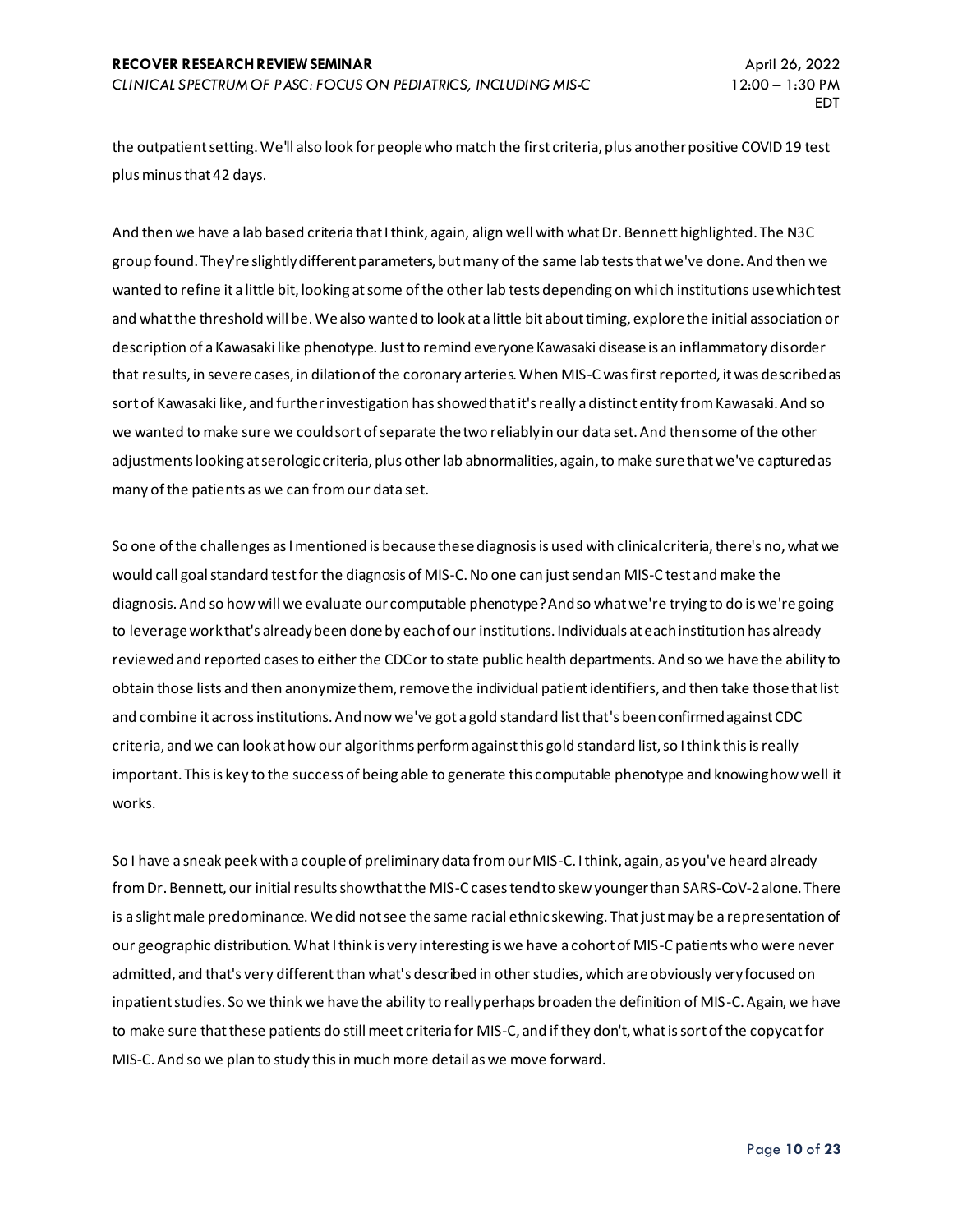And then I think the time trends, again, Dr. Bennett covered this a little bit, but I think this graph really shows nicely the offset peak from the peak in infectious cases, which is the red line or COVID positive cases, I should say. And then the MIS-C cases. And so you'll see that it's offset by about four weeks, which is pretty much the average offset. And so I think that it certainly validates some of our initial search methods compared to other studies on MIS-C. And then to highlight again, we saw that initial sort of severe peak in late 2020, early 2021, a spike in cases around the time of alpha circulation and then a seemingly lower percentage with Delta. And I don't have any data with Omicron yet to share. We're going to dive deeper on that.

And then looking at lab testing. Again, the patients who had lab abnormalities that were most frequent very much supports the observations of the N3C team that you've already heard from Dr. Bennett. And so we're using a combination of these labs as we build our computable phenotype. So just future queries on MIS-C. One of the things we'd really like to cover is looking at treatment options, trying to see if we can discern any differences between the variety of therapies that have been used, whether it's intravenous, immunoglobulin, corticosteroids, anti-TNF agents, or perhaps some of the other less common immunomodulatory agents, explore this cohort of outpatient MIS-C patients, and try to figure out exactly what that phenotype looks like.

The additional validation of our computable phenotype in collaboration with the N3C group, as well as some other PCORnet partners, and then looking at some other practice patterns for treating MIS-C in relation to some existing protocols for Kawasaki disease. We think that many of the institutional protocols have been derived from prior experience. And so we are really interested to see if there's a big difference, or if there's been an expanded pattern for that. So, again, just to summarize our PEDSnet data offers the ability to interrogate large numbers of pediatric patients with a variety of conditions. We think the queries we're going to do on MIS-C will really advance our current care models and achieve greater efficiency into the future.

All right, so I'd like to thank all of you for your attention. I'm going to stop sharing my slides here. I do just want to comment briefly on a question that's come up over the last couple of weeks in relation to the reports of the severe hepatitis that we're seeing in kids that seem to be related to adenovirus. And the question that comes to everyone's mind is what impact does COVID 19, the pandemic have on our observations about this. I'm going to... The spoiler alert is that no one's really sure right now. And I can't give you a definitive answer. I can talk a little bit about the fact that with the pandemic and with the changes in our behavior, as a result of the pandemic, we have seen significant changes in the way many common viruses circulate in our population and particularly amongst children.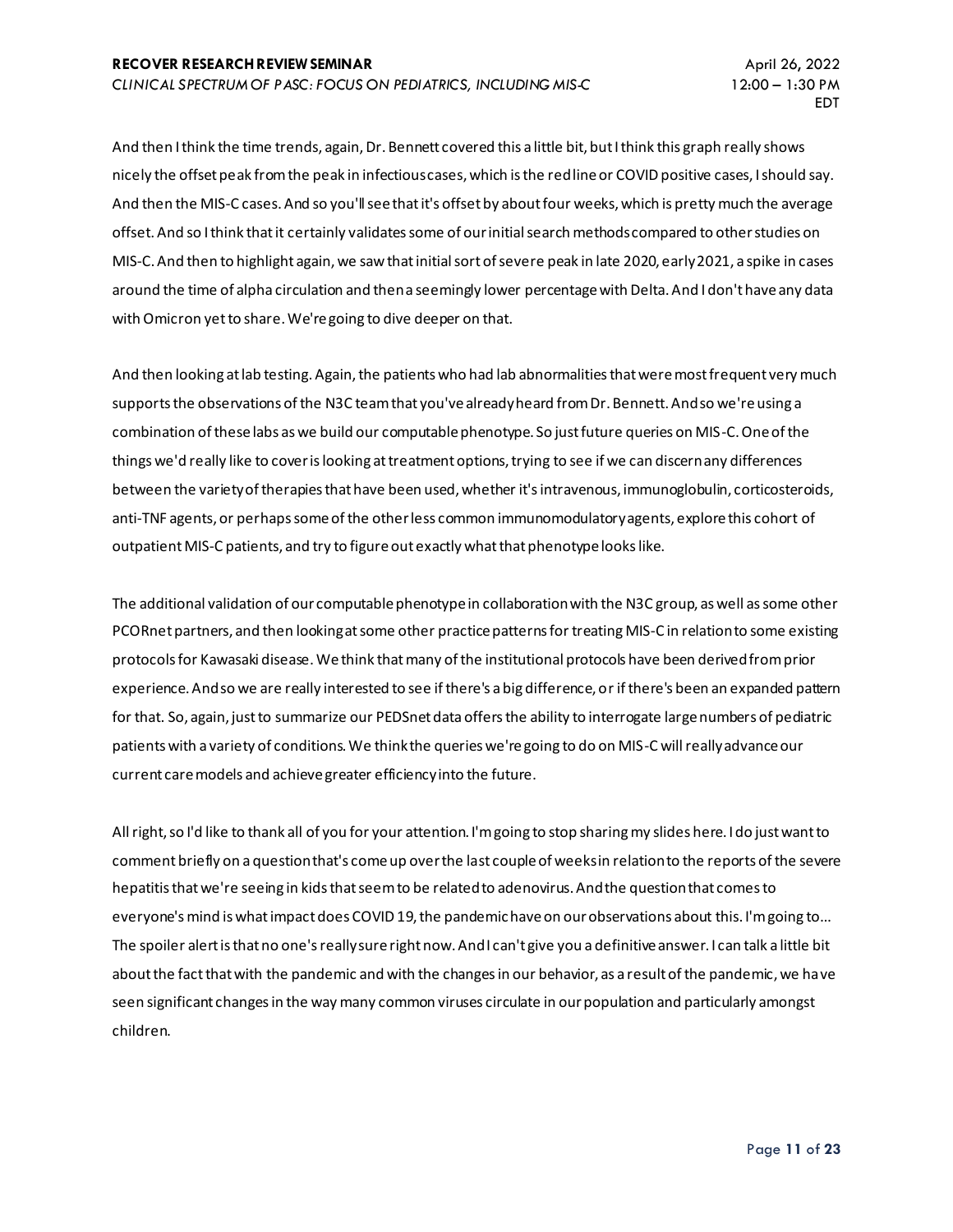And I think many of you are familiar with the fact that we've seen other non-COVID respiratory viruses circulate at very high levels outside of their normal seasons because of the changes in when and how we get together, who's in school, who's unmasked. And so it is very likely that the observations that we're seeing now are related to changes in our behavior as we start to normalize things. The other thing to consider is that the pandemic really impacted who is exposed to viruses on a day to day level and who is susceptible. And so many of us might have coincident infections that sort of boost our local immunity or immunize us in quotations with these natural infections against future, perhaps more severe ones. And it may be that these severe manifestations reflect a lack of infection with other organisms that might protect us from these severe manifestations. So these are all the possibilities, but very much to be determined. So, again, thank you very much for allowing me to speak, and I look forward to questions later on.

#### Ericka L. Fink

Hi, I'm Erica Fink and I'm again from Children's Hospital at Pittsburgh. Thank you so much for having me to speak a little bit about our work in the GCS NeuroCOVID Consortium, and present at your webinar series. The only related disclosure is some of this work is funded by an INCLINE grant from Neurocritical Care Society. And I was lucky to be invited to participate in the NIH Common Data Elements Working Group for COVID 19 in children. And families provided any consent for any pictures you'll see. Going to give you an overview on this topic, because it's a little different than the prior wonderful speakers. This is going to be focused on the neurologic manifestations in children with COVID or MIS-C and in the future in PASC and a little bit about our work so far and some future directions.

So through April of 2022, globally there's been over 500 million cases of COVID in adults and children, and 6.2 million patient deaths, 10.8 billion vaccine doses given, but we really don't know what the impact either in the short or long term is in terms of new impairment. Trying to find global data, which is always interesting to me to look inside our country and also outside. I think UNICEF probably has the best compilation of data to see what's happening in children and of 105 countries reporting their data to UNICEF, that includes age, children and adolescents under the age of 20 account for 33% of the global population and 20%, or nearly 100 million of the cases. That's an estimated 100 million children are infected. But on the right, looking at deaths, among the 91 countries that report COVID deaths by age, only 0.4% are occurring in children and adolescents under 20. And you can see they're slightly more than half are occurring in ages, children ages 10 to 19, versus 42%, ages zero to nine.

And then for a recent talk they gave, we were really interested in how this is mapped across low income, middle income, and high income countries. You could see that most cases are reported in children and high income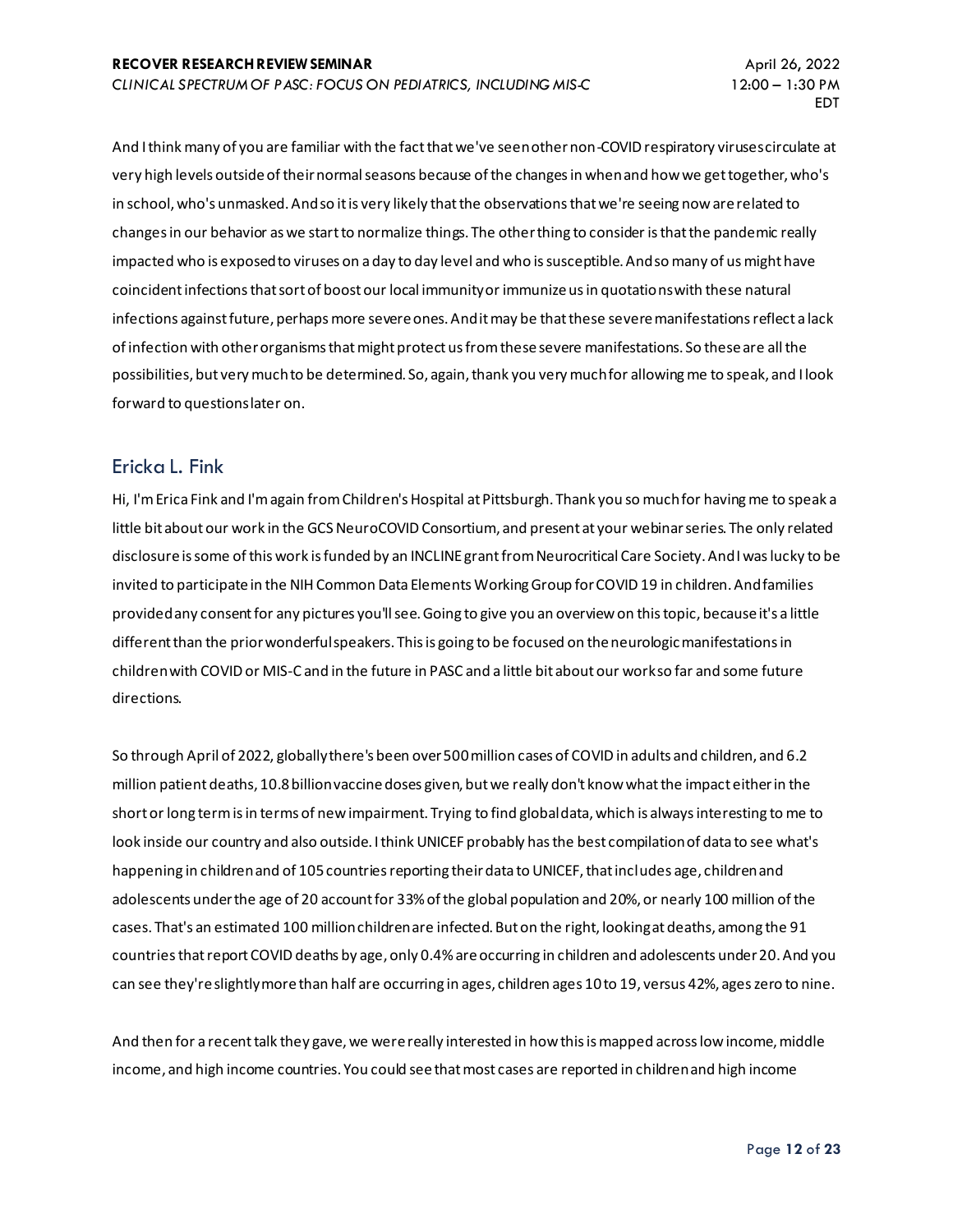countries, but there's a tenfold increase in deaths that are reported to be associated with COVID in lower income countries, which is important.

And so keeping in mind those 100 million children who are infected with the virus, let's talk about the general ways that viruses can manifest neurologically, because there are many. So first children can experience neurologic symptoms just like us, like headaches and fatigue. As noted in the prior talks, they can directly invade the CNS or revoke para-infectious responses, leading to things like ADEM or Gullain-Barre. They can also exacerbate preexisting neurologic diseases in patients with epilepsy or muscular sclerosis. Children especially admitted to the hospital and even more so the ICU are at increased risk of post intensive care syndrome, secondary to exposures like hypoxia, hypotension, stillness, inflammation, delirium, and they can come out with all sorts of new impairments in emotional cognitive health and physical health. Notably, nearly all of these except direct CNS viral invasion have been consistently reported in children with SARS-CoV-2 infection. The landmark paper, looking at neurologic manifestations.

And the first one came out with Kerri LaRovere up in Boston, in JAMA Neurology, and they studied 61 centers, 1700 children and 61 centers in the US and found that 22% of their cohort, which included both acute COVID and children with MIS-C, 22%of them had some sort of neurologic manifestation. And the most common ones were fatigue and weakness in 35 to 60%, which was more of those complaints occurring in older children versus younger. Altered awareness or confusion in about 40% and followed by headache. All of these children survived notably.

However, children that had life threatening manifestations, encompassed 12% of their cohort. And those were children that had encephalopathy, stroke, notable CNS infectious, or post-infectious complications,Guillain-Barre or Fullen and cerebral edema. And 40% of those survivors had health sequelae and 26% of them died. So neurologic manifestations appear to be an important towards morbidity and mortality in SARS-CoV infection in children. Some of the imaging from their study is depicted here, displaying a wide variety of neurologic manifestations. And just to mention a few of them briefly here, we have a child that has encephalomyelitis with gray and white matter disease and hemorrhagic lesions right here. And then this children had focal spinal cord lesions. This child presented with classic signs of hemispheric stroke.

Thrombotic infarct in the left MCA. And on the right was a child who had hemorrhagic stroke while on ECMO treating MIS-C. Last is a child with acute Fullen cerebral edema who presented with encephalopathy, seizure, and shock. And the team on the right shows a spinal MRI showing classic signs of Guillain-Barre with enhancing Coquina. Looking at summarizing what's known about PASC prior to the big data studies coming online. First one I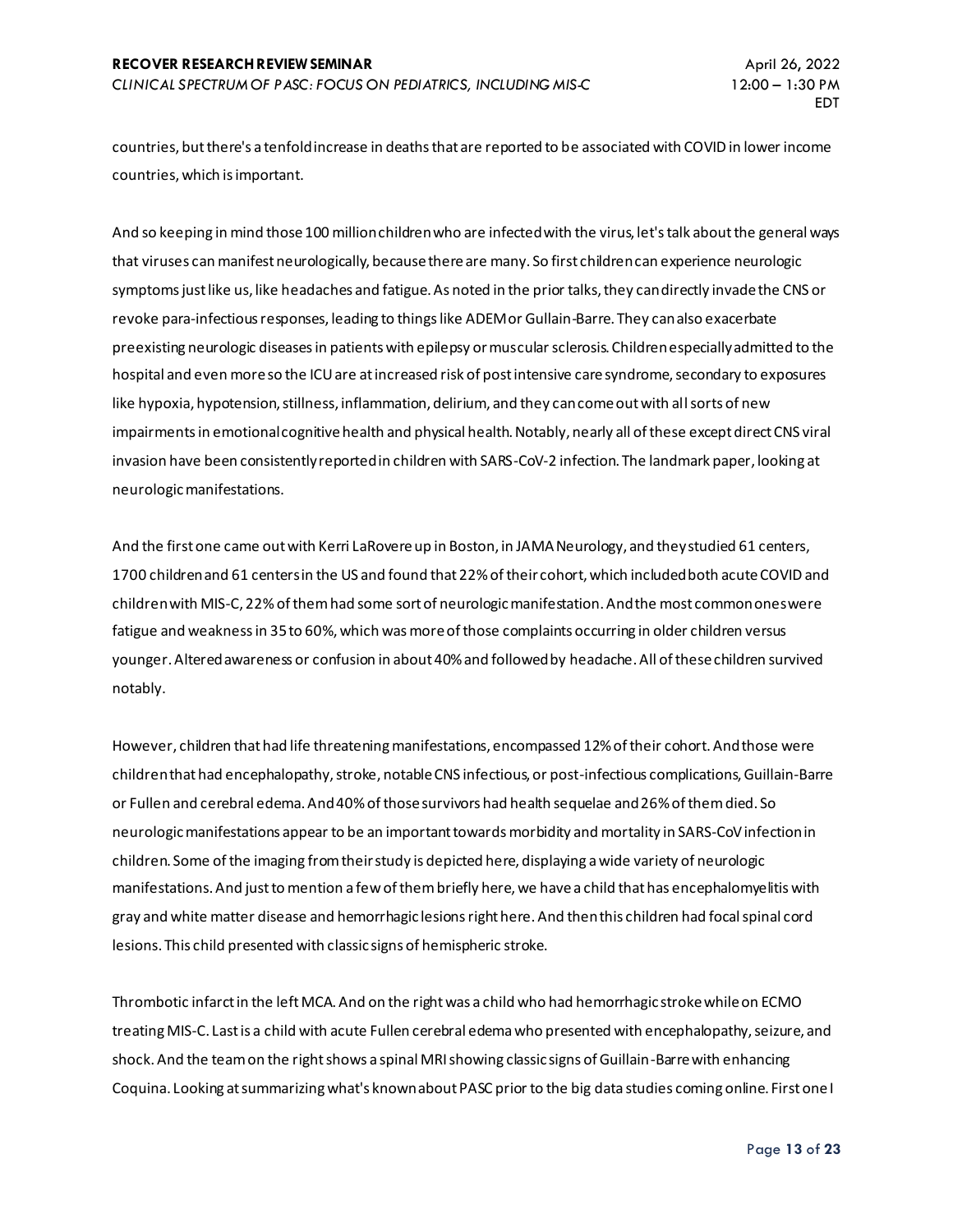saw was in 2020, and it was a report in Sweden of five children. All were outpatients, all had reported these issues as late as six to eight months post infection. Their infections were diagnosed clinically. This is before Sweden had testing available, and you could see the litany of symptoms and signs that they had with over half of them being neurologically related. Like those mentioned before fatigue, headaches, and then even more so like difficulty concentrating, memory loss, sleep issues, continued anosmia. None of these children fully returned to school by the time of publication. Only one was admitted late with peri-myocarditis.

And then last year there was a paper published from Italy and 129 children. Most of these children were outpatients, but a few of them were inpatients. 2% wound up in the ICU. Only 2% of them were clinically diagnosed with MIS-C and four to six months after discharge, their parents reported one or two symptoms that were ongoing or new in about a third of the cases. And in about a quarter of the cases, children had three or more symptoms. And you could see the symptoms most commonly reported were insomnia, respiratory issues, congestion, fatigue, concentration, again, comes up just like brain fog in adults and joint pain. This is a newer report that's EHR based. Recently published in JAMA Network Open. Aggregated over 330,000 adult and child patients. And they looked 31 to 150 days post SARS-CoV-2 testing upon hospital admission, so these children were all admitted. When looking at what kind of symptoms were more common in children that tested positive versus those that tested negative later on, they found that only shortness of was different. There were more children with shortness of breath who had tested positive several months after discharge.

When looking at preexisting diseases, they only found that type two diabetes, mellitus had a higher frequency in children that tested positive and had symptoms reported. But the prevalence overall is low of that condition. So that's a little bit of background for looking at neurologic manifestations. A little bit about our story. So up there with Michelle Schubert from Utah and Courtney Robertson in Hopkins. These ladies are all NIH funded, pediatric intensivists, and focused on neurocritical care and involved in the pediatric neurocritical care research group. We also got in touch with one another wanting to do something to help. We joined up with one of my partners here in the adult critical care world who's now at Northwestern, Dr. Sherry Cho and Molly McNet who's in their scientist, their Ohio state.

They had started this consortium and we formed the pediatric arm. And our collective mission was really to understand the frequency of neurologic manifestations and their post discharge consequences. And perhaps even if we can then take that information to look forward into pathophysiology of neurologic manifestations with the long term goal of forming some sort of platform for making it more feasible to do future neuro pandemic study, to really help in public health.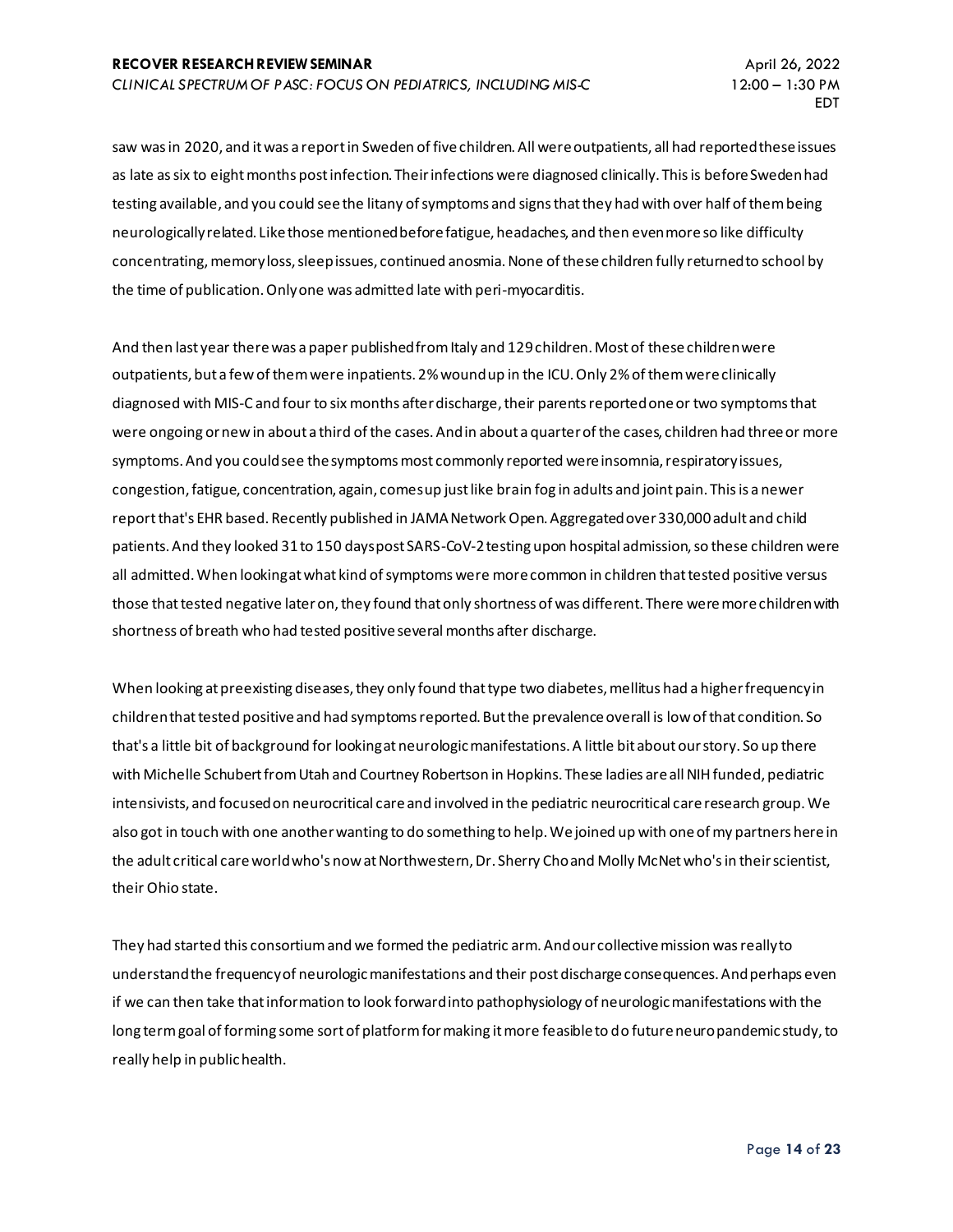You could see our pediatric partners. We formed this network rather quickly and had over 100 site PIs sign up to want to participate from all around the globe. Not everyone was able to participate. And this was an unfunded initiative. People were very, very passionate about being involved, but not everyone had the resources to continue, but we're grateful for everyone. So this is our first publication in pediatric neurology. And we labeled it a preliminary dataset looking from the very beginning of the pandemic through April of 2021. Most centers that reported patients in this round were from the US. And obviously most of the almost 1500 patients as well. 86% of these patients who are all were hospitalized and under the age of 18 had acute SARS-CoV-2 infection. And 14% had been diagnosed with MIS-C. We looked at neurologic manifestation type and timing of their initiation.

And when they stopped and by looking at charts, we looked at hospital disposition and lengths of stay in this paper as our primary outcomes, so there's a lot of tables, a lot of data, but to summarize some of the patient characteristics, 44% of children had any neurologic manifestation in our list. So you can see here in the orange there, this column. And the middle or six month up here, July to December of 2020, saw the most patients overall reported. All of which were prior to Delta and Omicron. You could see that children with neurologic manifestations were slightly older with a median age of 12 versus five years. They were more like to have a preexisting condition, 65% versus 53. Those are high numbers. And 20% of those were either pulmonary or neurology related conditions. There were no differences by sex, race, or Hispanic ethnicity. But in children who had neurologic manifestations versus did not. The table on the right was comparing children with characteristics between acute infection and MIS-C. Children with MIS-C in our cohort were slightly older, less likely to have preexisting condition.

And there were more children with acute infection that were of Hispanic ethnicity versus MIS-C. So slightly different mix than the other two you heard, although I'm sure there's some overlap in patients. So the most common neurologic manifestations were for the acute group were headache, acute encephalopathy, and seizures. You could see the frequency here reported, and this is extracted again from the medical chart, so it had to be recorded so less likely you're going to know if a headache occurred in an infant. But you'll know what a seizure is. So those are some of the limitations of doing this kind of research. You could see that the same mix and most common symptoms in MIS-C were the same. However, there was higher frequency of headache, almost half the patients, more children presented with acute encephalopathy. However, there were more seizures reported in children with acute disease and far less common where things like stroke reported in only 13 patients, but 12 of them had the acute infection versus one with MIS-C in this cohort.

And as we asked patients... Sorry, we asked for write-ins for other neurologic conditions, because when we launched our study, we didn't really know the full scope of what to look for. It made me wish I had written acute psychosis into the case report form. You could see that was reported as a write-in by many people, as well as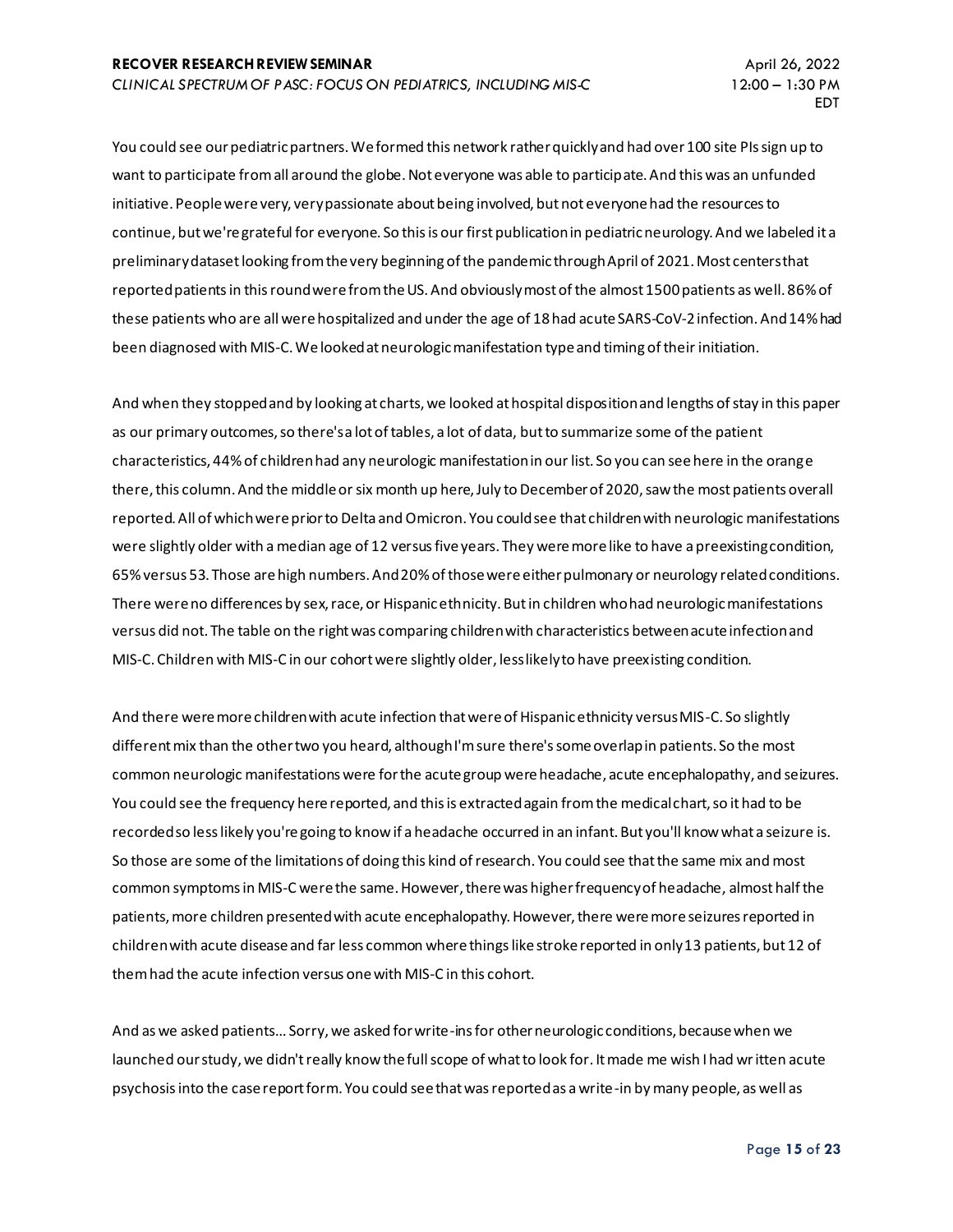photophobia, co-acute neurologic condition. And 12% of patients had more than one neurologic manifestation, especially those with acute infection. Next, the Initial Glasglow Coma scale scores were normal in 98% of children, whether they were on the ward or the ICU. And while 12% of kids that had neurologic manifestations had or are presenting Glasglow Coma Scale score of less than 12. So that led to more than double or half the patients with neurologic manifestations being admitted to the ICU for at least observation, if not treatment. Versus 22%, going to the ward. Children with neurologic manifestations had longer ICU and hospital lengths of stay.

You can see here, 15 total children died. 14 of them who died had neurologic manifestations similar to Dr. Rivera's study. More children without neurologic manifestations went home after hospital discharged. Comparing acute COVID versus MIS-C patients, more than twice as many MIS-C patients were admitted to the ICU with double the length of stay. And most deaths occurred in the acutely infected group. As I mentioned, 11 versus four patients with MIS-C. So sorry, I went a little bit of out of order. In our multi, very logistic regression in the overall group. This highlights that older age, MIS-C status, neurologic, and metabolic preexisting conditions and throat and abdominal pain were associated with neurologic manifestations.

Okay. This figure displays different types of manifestations in the Y axis and days to onset with day zero being hospital admission day. So the minuses are the days leading up to hospitalization. Overall group, the combined group is in blue, MIS-C in the green triangle, and acute infections in the red circles. You can see in the overall and acute groups, the earliest pre-hospitalization, neurological symptoms included headache, aguesia, anosmia. All occurring median three days prior to hospitalization. Encephalopathy seemed those patients. Obviously, they mostly had presentation on the day of hospitalization. In the MIS-C group in particular, the earliest pre-hospital neurologic symptoms were syncope, which was very early. Ataxia at six days and headache at four days, which is very interesting and could be a way to herald onset of this issue. Non-neurologic manifestations almost all occurred prior to hospitalization.

Now, the tier one final data set goes through July of 2021. We have, I should say, over 2,500 patients, at least. We're still finalizing and cleaning our data at 43 sites. And our objectives are to now look at hospital based treatments, testing results. We have a neurological outcomes using the Pediatric Cerebral Performance Category score at baseline and hospital discharge. And we'll look at all these different groups as well like we did in the preliminary work. Tier two is launched at 13 of 15 centers. So far, it's an observational study. Single assessment of post discharge outcomes.

And we took a subset of patients from US sites that wanted to participate from tier one. Our primary outcome is looking at health related quality of life by neuro manifestation status. And this is what's funded by the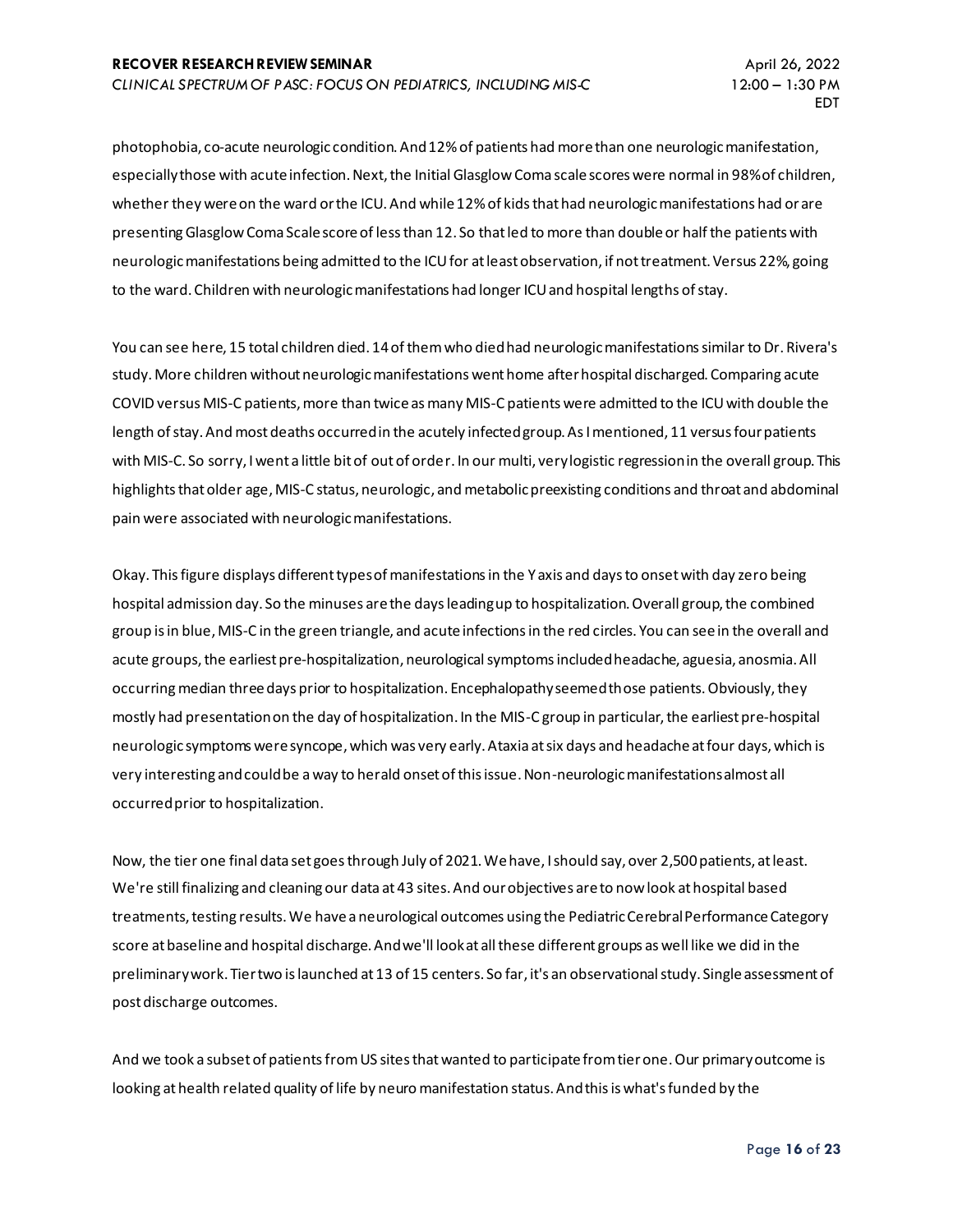Neurocritical Care Society. Our questions include how is the child functioning? These are a parent report. Their pediatric PCPC, their health related quality of life. Also, the family impact module of PedsQL. We're going to ask about ongoing or new symptoms, healthcare utilization like readmissions, are they back in school? Are they vaccinated? Ask the parent how they're doing globally. And a coronavirus impact scale.

So that work has launched. And we have, I think, 32 patients in our dataset so far. Aiming for much higher, but we're on our way. Another ancillary project that got on the way is trying to collate and examine existing brain and spinal cord MRIs, looking for syndromes and feature based signal changes. There's a whole case report form that's been developed for this with Peter Ferizano in Wisconsin and Matthew Kirsten at CHOC that's launching now. And we hope to have 100 to 200 scans uploaded for this analysis very quickly. And so I will just sort of summarize in the next couple slides, what are the critical knowledge gaps for thinking about neurologic manifestations? I think we're getting to what their prevalence is. It seems quite prevalent and we're likely underestimating it. Who's at risk for these neuro manifestations and why? Perhaps we can head sort of understand the phenotype and apply the correct treatments and monitoring in a timely fashion. What are the effects of variance in neurologic manifestations? Perhaps the two prior speakers will be able to get to this question as well if I can convince them to look.

What are the mechanisms of neurologic manifestations? So we can best target treatments to patients. We don't know what these types of outcomes are, so I'm really thrilled that the NIH is all of these programs ongoing, that you're participating in to find out. I mentioned, we don't know what the optimal monitoring and treatment regimens are or the impact of vaccines. And I will add another question is who should best treat these patients that have PASC and neurologic problems? We really don't know.

So some of these studies in addition to the ones already talked about will fill in some of these blanks. These are the ones on clinicaltrials.gov that I had seen a little bit ago in addition to RECOVER. This is my last slide, a vision slide. While I'm glad we're able to develop this consortium to serve the COVID pandemic. We were limited in terms of resources to really act quickly and efficiently to best serve our patients. So wouldn't it be really valuable and a silver lining if we can try to invest in infrastructure to have an at the ready collaborative platform to serve future pediatric pandemics and neuro pandemics with simplified case report forms, data and sample coordination to facilitate rapid and equity minded research response towards saving children's lives and normal development. I think so. I want to thank everybody for their time today and welcoming us to present our work. I'm really thrilled to acknowledge all the incredible people that are part of this. These are just some of them and our funding agencies. Thank you very much.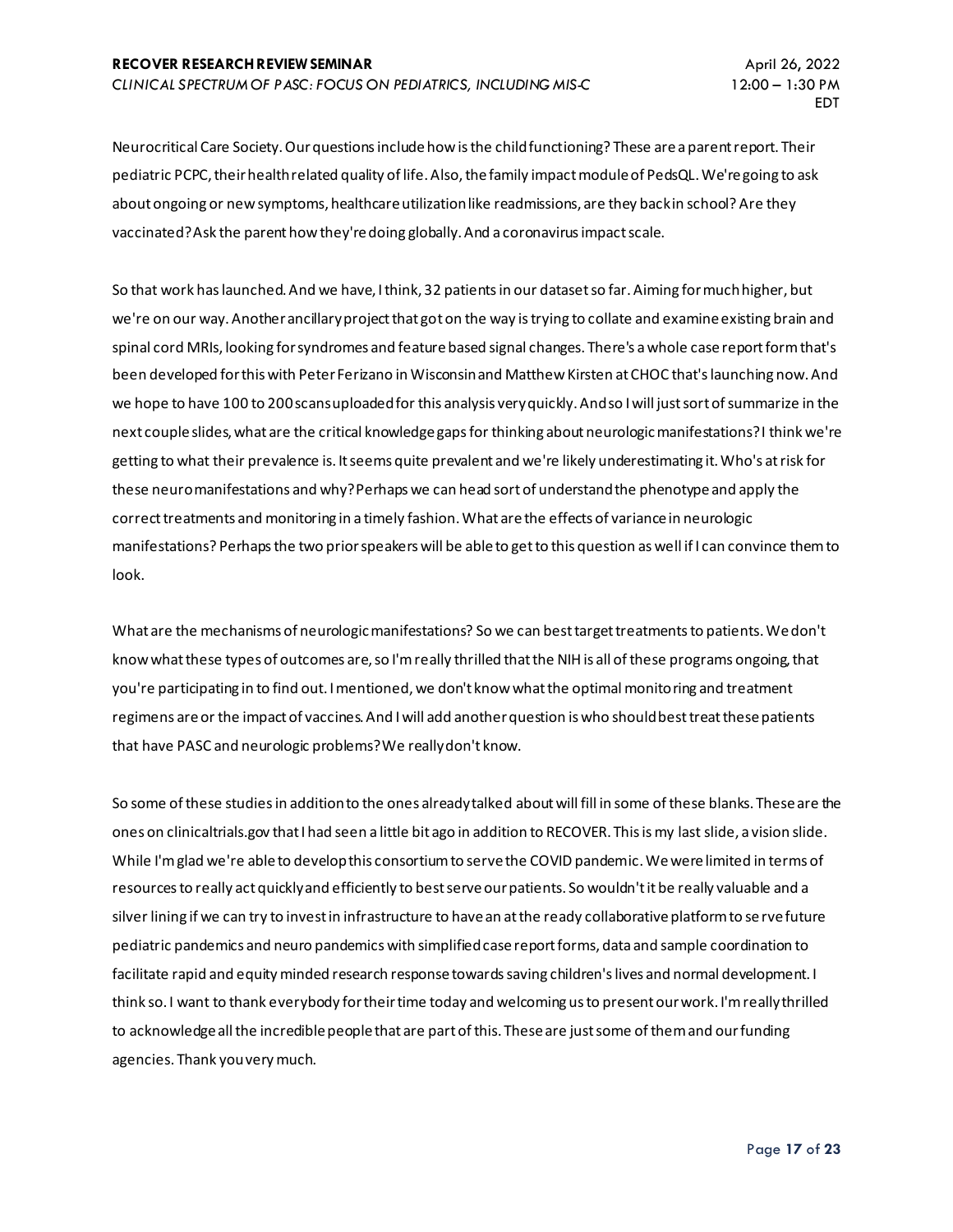## Melissa McPheeters

Thank you so much, Dr. Fink. And to all of our presenters that was fantastic. We're going to turn now to our discussants who will share some thoughts with us, and I just want to encourage everyone, if you have questions or thoughts to put them in the Q and A. We are monitoring the Q and A, and so we'll get to those questions as we move forward, so please do so. To our discussants, Dr. Fessel and Pearson.

#### Josh Fessel

Wonderful. Thank you. So, first, thanks so much to the presenters. This was an incredible tour de force of some really impactful research in the pediatric population for COVID and long COVID. And so this is really great. I can't say thanks enough and thanks so much to all of our attendees. So, gosh, so many things that we could talk about, but I think I'll start us off with a question that kind of bubbled up for me really in the first two talks from Tellen and Ravi, and unfortunately Ravi has had to drop off. And that I kind of had in mind as you were talking Erica, but I want to hear from both of you, from all of you, and it has to do with the question of what do you compare to when you do these studies?

So anytime you do a clinical study, the question has to be asked, what group are you comparing to? And I think that's been kind of a tricky question as we think about long COVID or PASC. Are you comparing to people who never had COVID and who feel totally healthy or to people who had COVID, but don't have any residual symptoms? How does vaccination factor into that? How do variance factor into that? And I think it's are you looking at people who have similar symptoms, but didn't have COVID? And I know that, I realize I may be asking a big thorny complex question, but I'd be really curious to hear you say a little bit about how you think about choosing the right comparator groups. How you've gone about that and where you think thinking needs to go on that.

## Tellen D. Bennett

Yeah, I can try to start. It's a terrific question, Josh. And I mean, I think the summary version is all of the above and tailored to the question and the purpose. In the sense that if you are trying to develop a clinical decision support tool to identify kids who are going to need something, then your control group might be the kids who did not ultimately end up needing whatever that was. If you were trying to develop predictors to allow discrimination between MIS-C and acute COVID, there's a natural comparator group there. I think you raise really important questions as we think about sort of the prospective arms of RECOVER. And I know they have multiple types of controls and we have on the N3C side built in multiple types of controls for our risk factor analyses that are in process as well. Including those who are COVID positive, but we don't have any sense really that they have long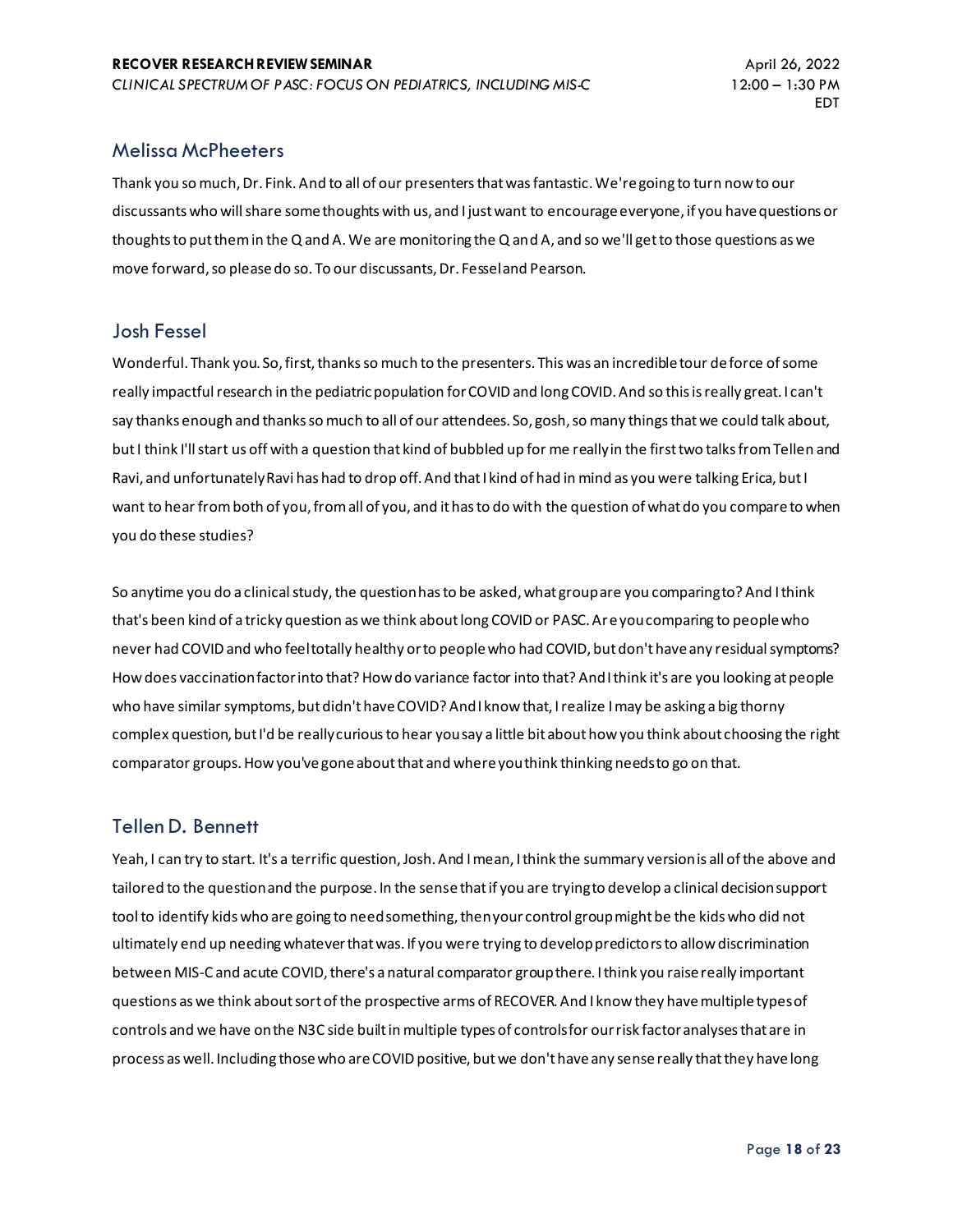COVID as well as a spectrum of sort of probability of long COVID so that we are enriching kind of both ends, but I'd love to hear Ericka's thoughts as well.

# Ericka L. Fink

Yes, I think that's a really great question. And sometimes if you start too early in a pandemic, you really don't know if you're choosing the right items for us. It was children that were all hospitalized, so we chose to look primarily at children that had neurologic manifestations versus not. That's our primary comparison groups for both the tier one, looking at symptoms and hospital outcomes. And tier two, where we're looking at post hospital outcomes. But however, as Tell mentioned, I think there are other natural groups in there and I showed you some of them, which was the acute COVID versus MIS-C. And then also ward versus ICU is sort of highest level of care because children that go to the ICU are certainly a different cohort at the end of a bell curve. It's tricky though with COVID in the beginning because some of the children were diagnosed clinically because there were no tests, so there's a lot of caveats. And then there's children that come in later that test positive, but are asymptomatic. So is that another natural control group for a hospitalized cohort to look at? These are great questions.

# Gail D. Pearson

I wanted to first echo Josh's thanks because I think these are wonderful talks and there's a unique opportunity, I think, in children to learn things more broadly, especially with the difference with MIS-C, which seems to be a unique or nearly unique pediatric disease. And you both, as well as Ravi, have harnessed the power of big data, which isn't always brought to bear in pediatrics to try to answer some of these questions and generate some hypotheses. It's certainly understandable that people who are experiencing long COVID are looking for treatments. And so I wonder if you both could talk about how the data you've gathered and the platforms you've established could be turned to identifying potential treatments and maybe even executing trials.

# Tellen D. Bennett

Yeah, I can start. And so N3C is in its current form observational data, so we can only see what current providers are doing in the real world. It is a great environment for so-called comparative effectiveness analyses, which as you say, can both hypothesis generate and give some early sense of potential for causal effect and potentially help to plan and power trials. And we are engaged in that type of analysis on the adult side right now, actually. And I think in pediatrics specifically, we've definitely seen variation in therapy for MIS-C in the observational data. And so I'm very intrigued about whether we can get to some sense of comparative effectiveness. At my institution, for example, we've used a lot of TNF inhibitors. In other institutions it's been more IVIG and corticosteroids. And so I'm really curious to see those groups get compared.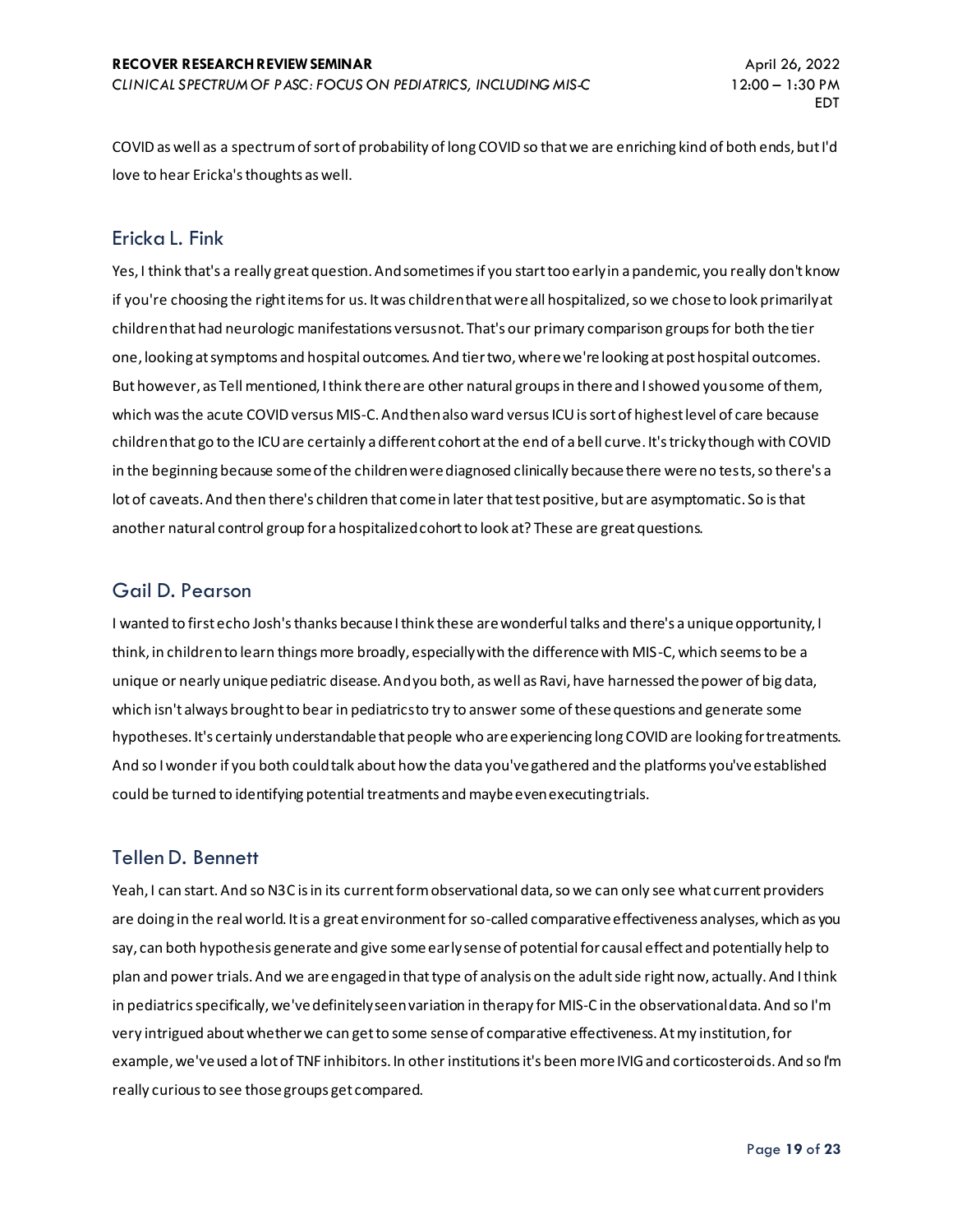# Gail D. Pearson

And maybe their long term outcomes as well.

#### Tellen D. Bennett

Yeah, absolutely.

## Gail D. Pearson

Not just immediate, but yeah. Thank you. Ericka, what are your thoughts?

#### Ericka L. Fink

Yeah, I agree with what Tell said and he's going to be able to get more at dosing and timing using big data. We didn't want to totally over bear people, digging data out of the charts, so we have what medications children received and starting on what day compared to hospitalized day and for how long. But I think it's not going to give enough information really to say what's the best treatment. And like Tell said, maybe we did something similar among sites or among attendings, but before there were really good data, I think, there's probably a big variety of approach. And then when it comes to a child that has neurologic complications or more severe presentations, they're certainly going to probably get more of the aggressive approach reaching for tools that we're not sure of. I wonder, Tell, if you're able to get at severity of illness using your dataset because obviously that'll be important.

## Tellen D. Bennett

Yeah. I mean our severity of illness data, we can certainly get to laboratory results as their components of severity scores and things. And we can certainly get to utilization of a variety of technologies and therapies as they are components of severity scores. But your chart review may be able to get to all of the components, we usually are missing a few.

## Gail D. Pearson

So thank you both very much. And again, congratulations on your work. There are a few questions in the Q and A, and I'll start and then hand it back over to Josh. Was there any data on recovery of the lung conditions and fatigue? So I guess the lung conditions would be to Tell, fatigue could be both of you.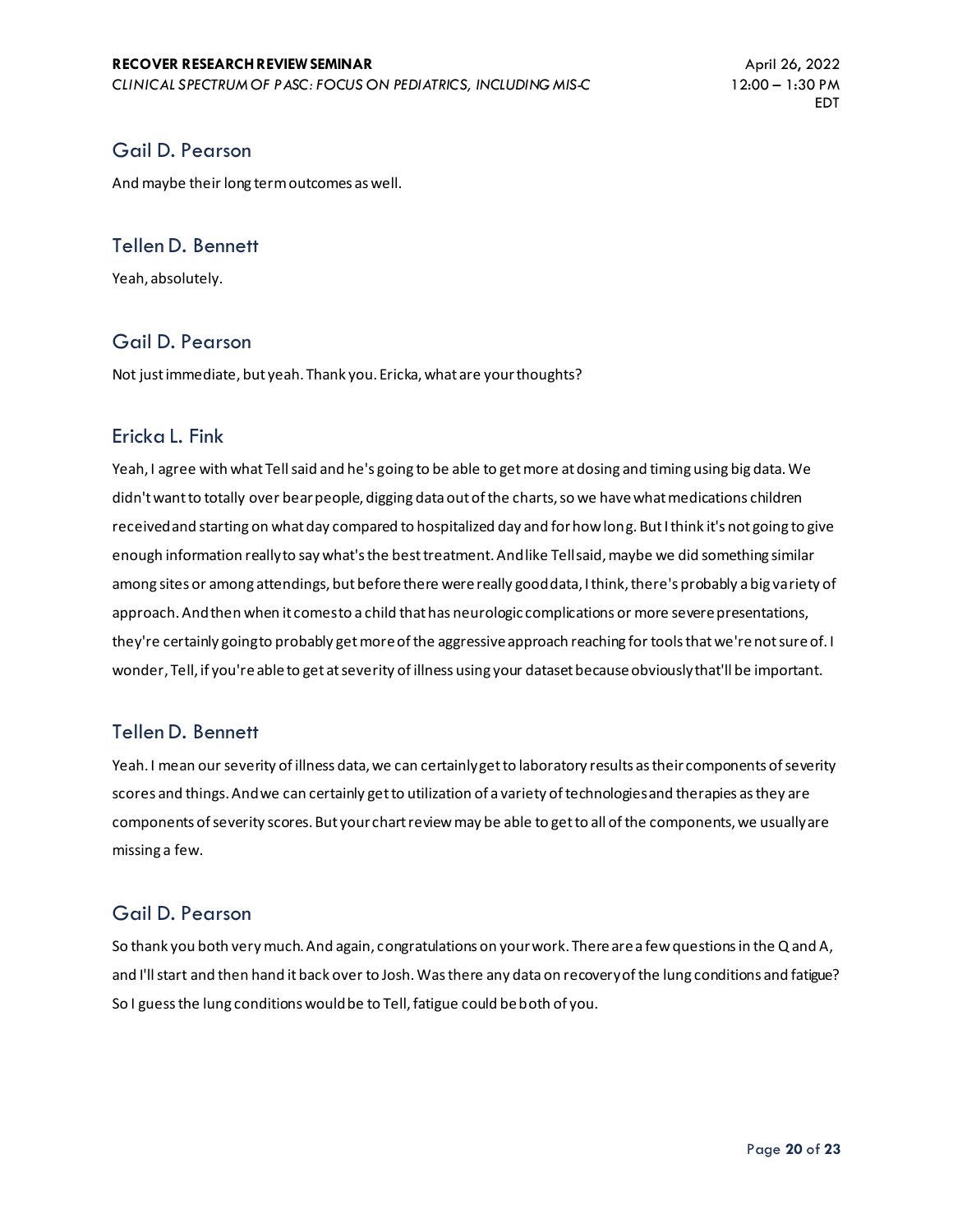## Tellen D. Bennett

So we have information about sort of hospital disposition, which is pretty course. And so we are limited in our capture of those long term outcomes, so it'll be studies like Ericka's, like music and like others that are able to get to the recovery after kids and adults go home who develop these conditions.

## Gail D. Pearson

Thank you. Ericka, anything to add?

## Ericka L. Fink

Not just yet in our study anyway, but I think fatigue is going to be a big issue. That big data study I presented said it was all about the lung, so I'm interested in to see more.

## Gail D. Pearson

Thank you.

## Josh Fessel

Excellent. Thank you. Yeah, we have several good questions here in the Q and A, so I'll take them in order. The next one relates to the neurocognitive effects of long COVID. Could you both say a little bit more about where your thinking is and where your thinking is going as far as the research on neurocognitive effects. Particularly if you have thoughts on interventions and treatments. And Ericka, maybe we can start with you and then kick it to Tell.

## Ericka L. Fink

Thank you. Yes. I don't think there are any studies out there that have reported detailed neuro cognitive outcomes just yet. But I think that is really important to see those types of studies. I think it's just like what was discussed earlier, it's going to be a little hard to tease out the general effects of the pandemic, missing school, or missing your friends, parents who are no longer there, or lost their job. And if you're looking at things like school outcomes, or emotional health outcomes, perhaps the ability to pay attention.

I don't know how you're going to tease out the general effects of the pandemic, unless you have a good control group, like you were mentioning earlier. But I think regardless, we're going to learn a lot about what children are going through during this pandemic. So, yeah. In our study, we don't have those types of detailed neurocognitive outcomes. But I did mention, we're going to look at some gross multidimensional categories of function, and your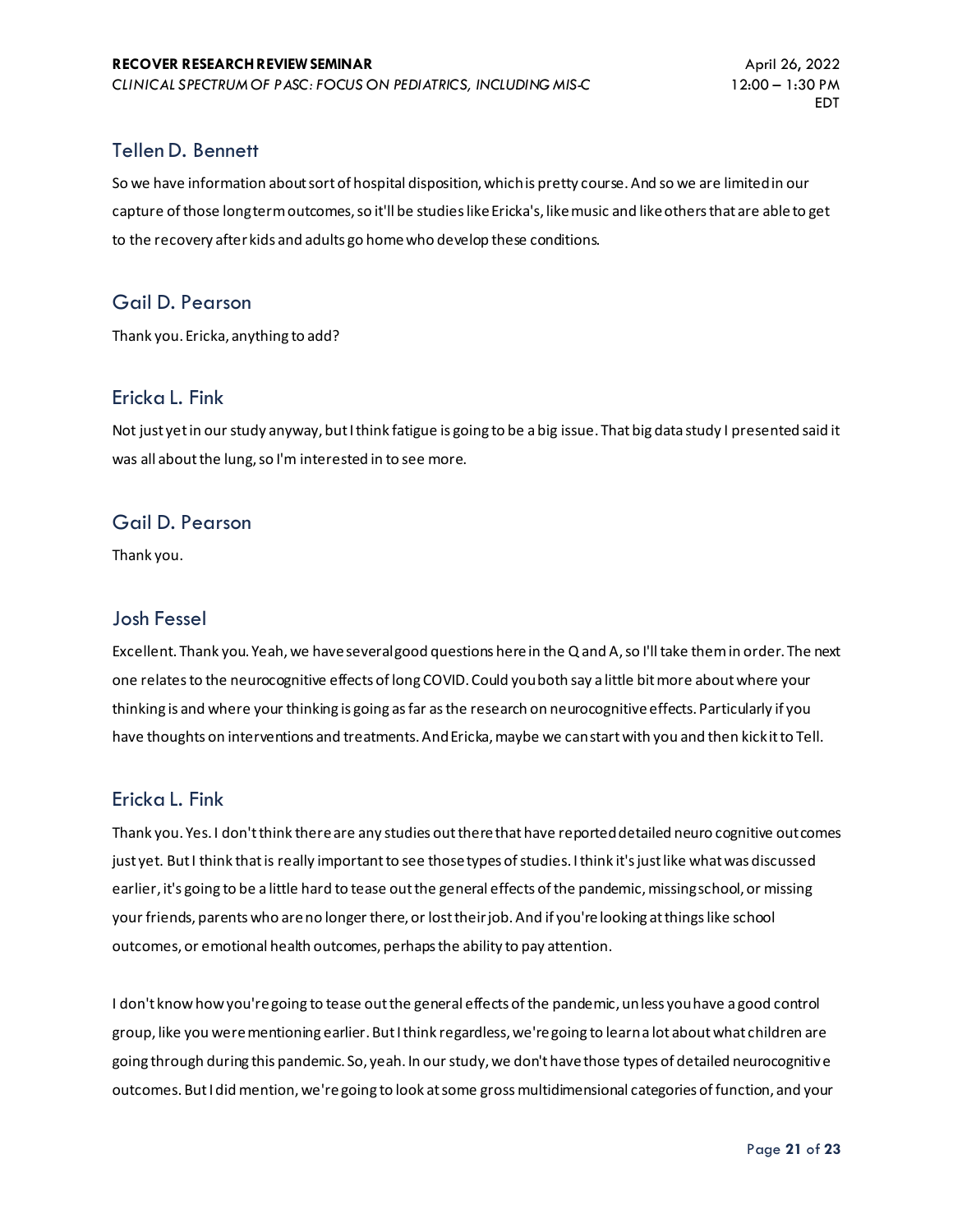health impact on quality of life and how the family's functioning. So we hope to get at some of these answers, but I think that the types of studies that the person asking the question is really important.

#### Tellen D. Bennett

Yeah. I agree 100% that those are among the most meaningful outcomes. And I think that they will be best elucidated in sort of linkage between prospectively collected kind of gold standard outcomes. And perhaps the rich EHR data about the encounter experience when they were more ill. And so I think teaming up on those two data sources would provide the best information to those studies. And I know that RECOVER has plans along those lines.

## Gail D. Pearson

Yes. Good point about RECOVER, so some of these data, there's a lot of neurocognitive testing that will go on in the RECOVER cohorts. And I agree that pairing those data up with the EHR records is a great idea. The next question is addressed to Erica. Was there a prevalence of any specific preexisting condition among children and an increased risk of neurologic manifestations of MIS-C?

#### Ericka L. Fink

Thank you for the question. I was bringing up our paper. What we reported was that 61% of children with acute COVID had preexisting conditions versus 37% of the children with MIS-C. The most common preexisting conditions were respiratory and neurologic at 13 and 9%. However, I don't have it readily available exactly what preexisting conditions were present in children with MIS-C and neurologic problems in our multivariate, which I did not show. I should say that only children with respiratory preexisting conditions was associated with having a neurologic manifestation of any kind. So, that was respiratory, GI, preexisting diseases were protective for some reason. So I think a lot of these results are really hypothesis generating. Thanks for your question.

## Gail D. Pearson

Great. Thank you.

#### Josh Fessel

Excellent. Thank you all so much. Well, we've had some great questions trickling in. I wish we had tons more time to keep talking about this. We're nearing the end of our time, and I want to make sure that we have plenty of time for our wrap up and to make sure everybody has the information on events yet to come. So I'm going to, once